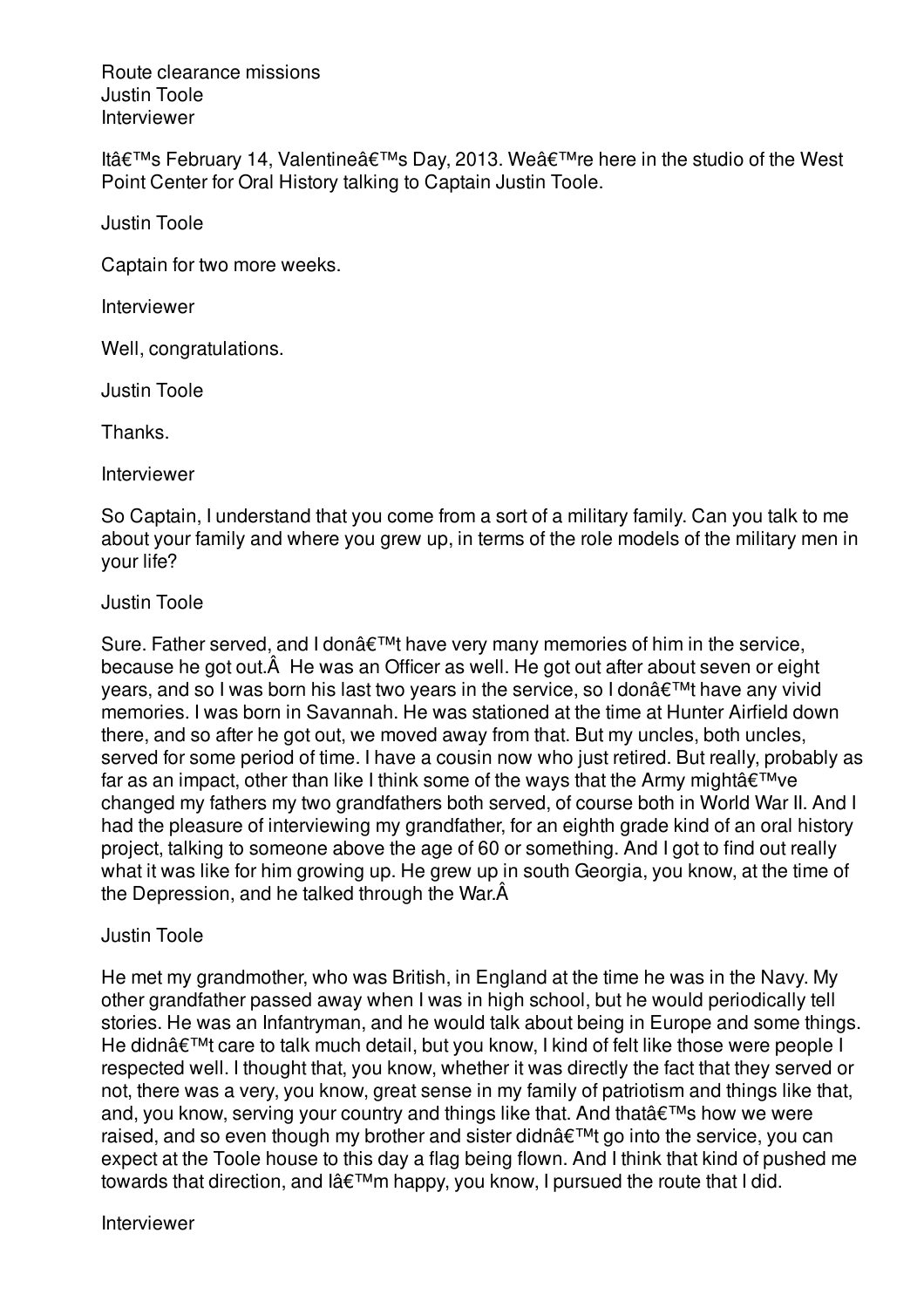So when did you start thinking about ROTC, I guess? When did you start thinking about the Army as an option?

## Justin Toole

I visited the college I went to where I got my commission is North Georgia College. It  $\hat{\mathbf{a}} \in \mathbb{M}$ s actually a military college that no one  $\hat{\mathbf{a}} \in \mathbb{R}^{T}$  heard of, most people who aren $\hat{\mathbf{a}} \in \mathbb{R}^{T}$  from Georgia havenâ€<sup>™</sup>t heard of. Commission, you know, 75-ish Officers, Second Lieutenants, into the Army only, every year. And so my father and mother both went to this college, and that $\hat{\mathbf{a}} \in \mathbb{R}^m$ s where my dad got his commission. So we would take trips up there. They would have kind of alumni events every now and then. It's a beautiful area of the country. I grew up, really, after my father got out of the military, we moved south of Atlanta, but we'd go up to the north Georgia mountains, see the college. And I kind of fell in love with the area, I think, even as a young child, and you know, when you $\hat{a} \in T^M$ re 17-18 years old in high school, and you know, I like playing soccer, I like playing sports. I was pretty good at school and all that. But it seems like most anybody who tries at all kind of can get through high school okay. I didn $\hat{\mathbf{a}} \in \mathbb{M}$  know what I wanted to do, and I felt like that was like an easy answer, almost, because I said to myself, you know,  $\hat{a} \in \mathbb{C}$  think I would enjoy it. $\hat{a} \in$ And I applied for an ROTC scholarship out of high school, and got accepted to several different schools. And I wanted to go to North Georgia because it was a small university probably a lot because my parents went there, of course but it had a great program, great history.

Interviewer

And so what was ROTC like?

## Justin Toole

I can tell you that it's different than a lot of other ROTC experiences, because like West Point, you go through summer training. Their beast, it's called frog week, for freshmen orientation, and you know you're a frog instead of a plebe or whatever. You're in a Company with, you know, maybe 16 in the Company or something like that I can $\hat{a} \in \mathbb{M}$ remember at the time. And you know, they do a good job of physically smoking you, of course, and mentally making you feel like you don't know what's going on. And they do that right before you  $\hat{\epsilon}^{\text{TM}}$ re ready to start your first classes, and they shave your head, and you kind of go through all that inculcation. And so it's a lot different than maybe other ROTC, but it was great, because it was the first experience I had really being pushed to my limits, I think, you know, kind of mentally, at that time in my life. You know, I played sports, and you push yourself, but it's a little different, you know? And so my now-wife actually was she went to that school, not as ROTC, but just as a civilian.

## Justin Toole

And so I think she helped me get through that first semester with the shaved head, and no memories, and everything. It is different from West Point, so I look at North Georgia as kind of in between most ROTC experiences, where you put on a uniform once a week on Thursday, you go to some event, or some Lieutenant Colonel or Sergeant First Class gives you a class on map-reading or something. We really lived in a barracks every day, like they do here. We would do PT in the morning as a Company, or as a Squad at least, and you begin to rely on the people around you and everything. You have that same type of atmosphere, maybe more like the Regular Army. But at the same time, on the weekends you weren't bound to stay there you had more freedoms to go away, and if your grades were good enough, you didn't have to do the mandatory study time. So it's kind of in between an environment, I think, in terms of how much they keep their thumb on you, the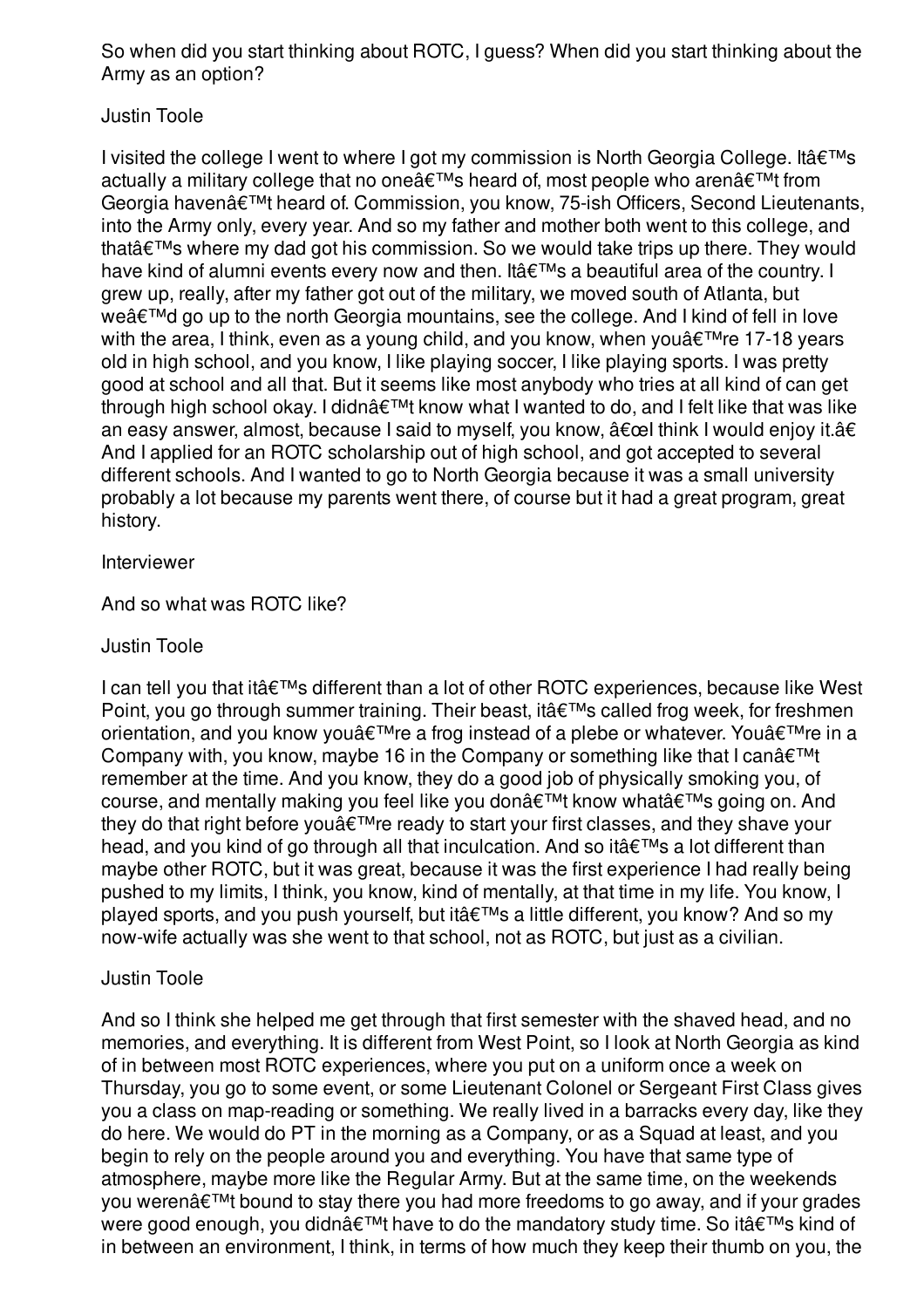regular ROTC and West Point.Â And I really appreciated that I think it let me do a lot of things. You know I think you're at that age when you're 18 to 21 where you benefit from not being under someone's thumb at all times. I don't know maybe not. I did, I think.

Interviewer

So lâ $\epsilon^{\text{TM}}$ m also curious as when you called it a military school, a military college.

Justin Toole

Right.

Interviewer

Like VMI or something like that?

Justin Toole

That's right. There's six senior military.

Interviewer

But your wife, now wife, then friend, girlfriend, whatever.

Justin Toole

Right.

Interviewer

Was a civilian there.

Justin Toole

Thatâ€<sup>™</sup>s right.

Interviewer

So did she were there two tracks there?

Justin Toole

Right. So I don $\hat{\mathbf{a}} \in \mathbb{M}$  know what distinguishes it  $\hat{\mathbf{a}} \in \mathbb{M}$ s one of the six senior military colleges, VMI, Virginia Tech, Norwich, Texas A&M, The Citadel, and North Georgia College. Those are the six. You $\hat{\mathbf{a}} \in \mathbb{R}^N$  we heard of all the others. They required at that time now it's different. At that time, if you were male, you couldn't live on campus unless you were in the ROTC program, if you were in the Corps of Cadets there. So that led to a predominate population of women. And if you were female, you could go there like any other state public school, and so she did that, and she lived in a dormitory like any other school.Â But all the males and some females who were female cadets who decided to go to ROTC lived in barracks. And there was a couple barracks, and you were in a Company, and you did everything academically the same way. You were in classrooms with probably more civilians. You just wore a uniform every day, and we wore the Army uniform every day.

Interviewer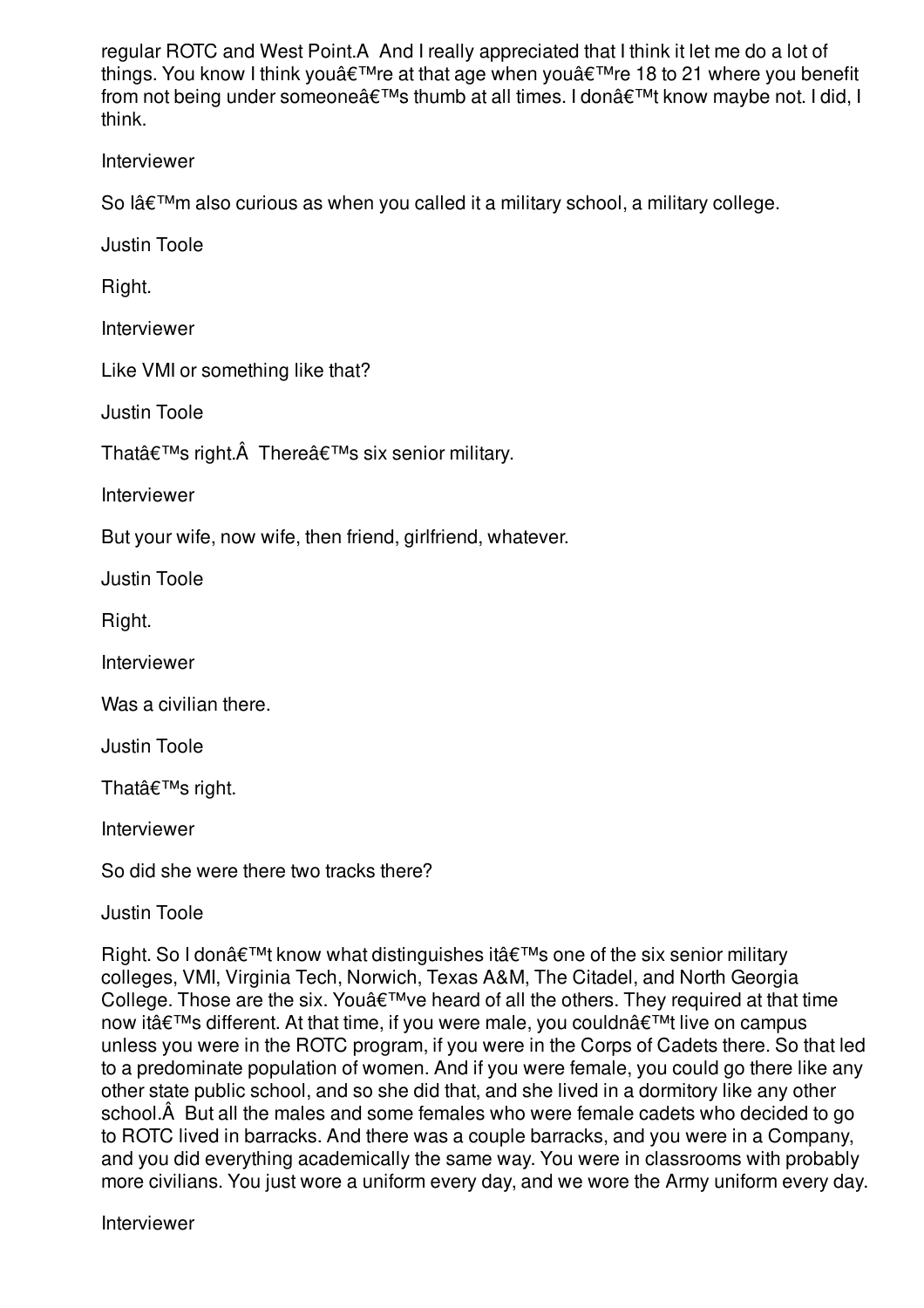Okay. So I also wanted to talk to you about what you majored in there, since you  $\hat{\mathbf{z}}^{\text{TM}}$ re now teaching.

Justin Toole

Right.

Interviewer

Here at West Point. Was this chemistry always an interest, or was.

Justin Toole

I think the sciences were always an interest for me. I knew I didn $\hat{a} \in \mathbb{M}$ t want to write papers going into my senior year, I can tell you that much, and so l'd taken chemistry. I had an excellent high school chemistry teacher.Â I get there after orientation week, and they ask, "What do you want to major in?†And everyone thinks they know what to answer, and I just knew that I didn $\hat{\mathbf{a}} \in \mathbb{M}$  want certain things. And so I narrowed it down to physics or chemistry I had never taken a physics course, and so I just said,  $â€ceChemistry,†and I$ stuck with it. Honestly, it stuck, and so I took some AP classes, so I started my freshman year with organic chemistry, did okay in it, well enough, so I stuck with it. I  $\hat{a} \in \mathbb{N}$ m glad I did. Maybe it $a \in TM$ s something within me that knew that I should do that or something, but maybe I didn't know any better. Maybe I could be a physics teacher now, but I teach chemistry now because I applied to come to West Point to teach it. I know that  $\hat{\mathbf{a}} \in \mathbb{M}$ s what my passion $\hat{a} \in \mathbb{M}$ s going to be. After I get out of the service, I want to teach college chemistry, absolutely, so lâ $\epsilon^{\text{TM}}$ m happy I made that decision when I was a young 18 year old. But I was able to get a master $\hat{\mathbf{a}} \in \mathbb{M}$ s degree in chemistry at University of Georgia just last year, and so now I teach basic general chemistry here.

Interviewer

Right. So l'm interested in when you entered college, which was I think 1999?

Justin Toole

Correct.

Interviewer

The United States was at peace, relatively. And it was while you were in school.

Justin Toole

Right.

Interviewer

That 9/11 happened.

Justin Toole

Right.

Interviewer

So l'm wondering, how did you feel, being on this career track when 9/11 happened, and what were you expecting out of your Officer career before 9/11, and then after 9/11?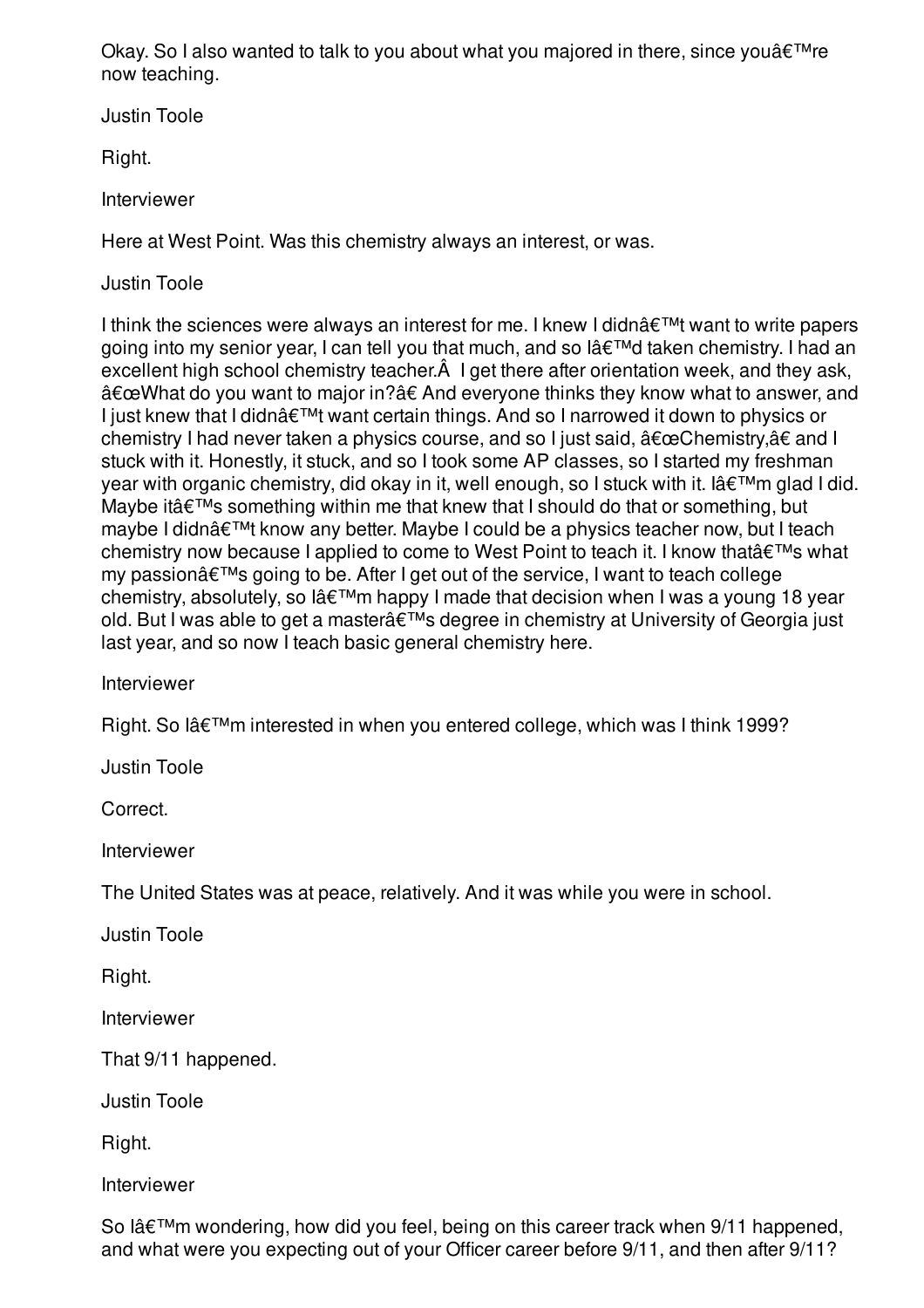I honestly don $\hat{a} \in \mathbb{M}$  think well, first of all, when it happened, of course, we all remember when it happened. $\hat{A}$  It was right before it was roughly 10:00 in the morning or so. I think I had like a 9:30 class, or somewhere around then, and a friend of mine came to me in my dorm and said,  $â€ceHey.†He$  always watched CNN. I never did I didn't care but he said,  $â€ceCome check this out.†We didn't know what happened, of course. We see$ a burning building. This is before the second one had collapsed, or even been struck by the plane, so. But then there was visuals and there was things happening, and honestly, through all that, really, it never connected.Â We knew as the facts started coming out kind of what the implications were, but I never really felt it. And I think that kind of carried through to me. I went to CTLT before I commissioned. You get to go kind of shadow a Lieutenant, and I went to Fort Carson, where.

Interviewer

What is CTLT?

Justin Toole

To be honest with you, I don $\hat{\mathbf{a}} \in \mathbb{M}$  know what the acronym stands for some sort of leadership.

Interviewer

Some kind of training, leadership.

Justin Toole

Leadership training, or.

Interviewer

Cadre, or something like that.

Justin Toole

Correct. At Fort Carson, there was Third ACR, the Armored Cavalry Regiment. It was a great unit. Got to go there and go through a spur ride as a cadet, you know, and they just loved picking on me,  $\hat{a} \in \mathbb{M}$ cause my name $\hat{a} \in \mathbb{M}$ s Toole and everything, of course yeah. And I remember the Squadron Commander kind of talking to everyone after, and talking about the importance,  $\hat{a} \in \mathbb{M}$  cause this was the summer after 9/11, and talking about how things were going to change. I think that's the first time it really hit me, the impact to the Armed Forces of what this implied. Of course, this was at the time where troops were being geared up to go to Afghanistan. But you know, it was one of those things like I didnâ€<sup>™t</sup> change anything I did. I didn't really look at it in a new light. I think my parents were considerably concerned, and other people I know in my life, and I could see that a little bit, maybe. But me, it was like you know, you're a 22 year old, 21 year old ready to go, and that was it. Like if anything, a lot of people felt like this is what you  $\hat{\theta} \in \mathbb{R}^{n}$  and there for, so.

## Interviewer

So it wasn $\hat{a} \in \mathbb{M}$  that you were unaware of it. It was more that it was actually what you were training to do.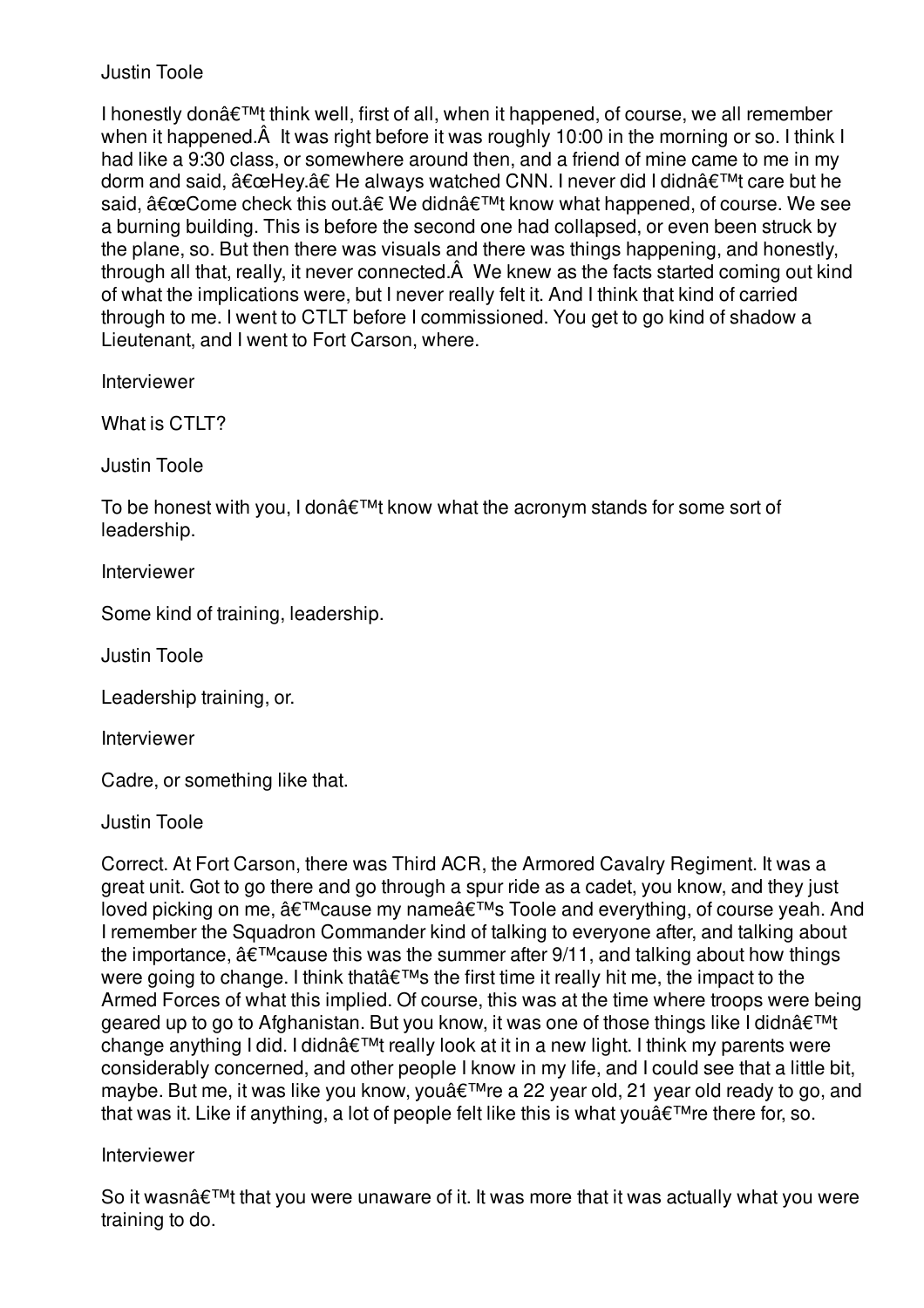Right, absolutely, absolutely. I don $\hat{\mathbf{a}} \in \mathbb{M}$ t think that it you know, I look back at a lot of my experiences in the Army, and sometimes ignorance is bliss, maybe. I don $\hat{\mathbf{a}} \in \mathbb{M}^{\mathsf{M}}$  know. Like you look back and say,  $â€$ œWow,†you know how naà ve you were. But no, I mean I wouldn't have changed course, knowing what I know now absolutely not.

Interviewer

So when you graduated in May of 2003, I guess, May or June.

Justin Toole

Right, May.

Interviewer

I think the mission was accomplished at that point.

Justin Toole

Right.

Interviewer

There was that famous shot of the President on the ship.

Justin Toole

Right.

Interviewer

So what were you thinking then in terms of the possibility of being deployed to one of the theaters of war, or not?Â I mean.

Justin Toole

Again, I think it was mostly naivet $\tilde{A}$ ©. I got married right after I commissioned that fall. I did a quick stint at college, doing recruiting for the school.Â Went to OBC, the Officer Basic, there in October, so war had been accomplished I remember when Saddam had been pulled out of the rat hole for sure that was November-December of 2003, right. I remember that.Â And even through all that training, there were so few people who had gone downrange and come back and that is to Irag,  $\hat{a} \in \text{TM}$  cause very few of us had gone to Afghanistan that I don $\hat{\mathbf{a}} \in \mathbb{M}$  think it had quite the impact, you know? I think it really becomes more telling when you go to, you enter a place where people are just come back from a combat zone, and you start hearing the stories.Â Then you start putting yourself in that. You start saying,  $â€ceThat's what I'm going to do.†So but yeah, I don't$ think that, looking back, I was at all concerned whatsoever. Again, I think my family members, my new wife, they were the ones who were more concerned, you know? And so I was concerned that they were concerned, you know it's like the second order effect. I didn't want to leave her, 'cause I knew she'd be upset, but you know, I was ready to go. I thought I was trained well throughout OBC little we knew at that time.

Interviewer

So after school, you did this recruiting?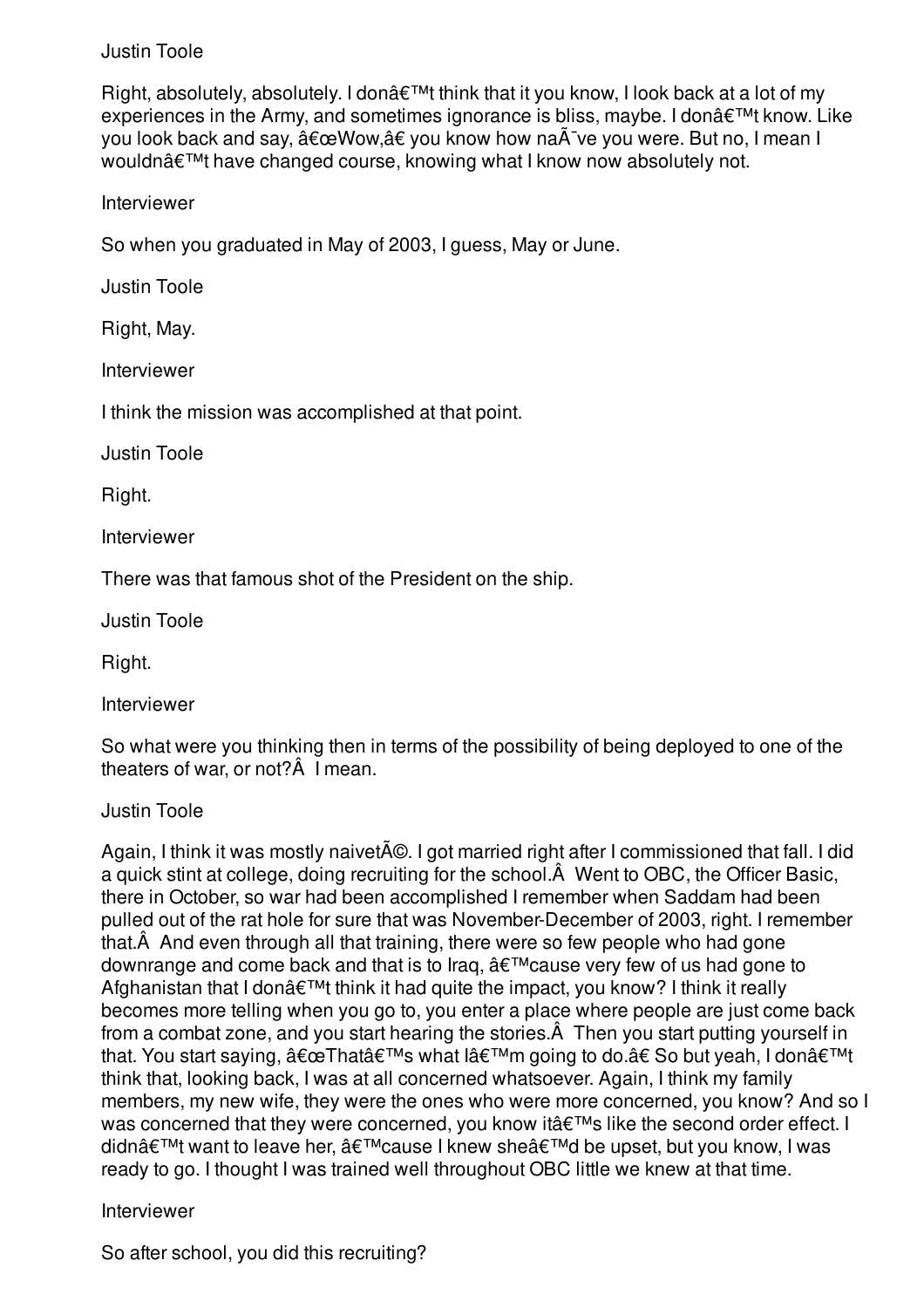Sure.

Interviewer

And then what did you do where were you assigned?

 $S_{\rm eff}$  after school, you did this recording  $S_{\rm eff}$ 

Justin Toole

After I did well, I did recruiting first, then I went to Officer Basic. I was an Engineer Officer, so I went to.

Interviewer

Right. And that was where?

Justin Toole

Fort Leonard Wood, Missouri, in the Ozarks, south central Missouri. I say you drive down the old Route 66. $\hat{A}$  When you pass the Missouri wine country on the right you $\hat{a} \in \mathbb{N}$ II see meth country on the left, and then you're pretty much at Fort Leonard Wood, Missouri. But it $a \in \mathbb{M}$ s not too bad of a place, honestly. I like the outdoors, so the summers were good. The weather $a \in \mathbb{M}$ s not too nice, and there $a \in \mathbb{M}$ s not a whole lot to do during the winters. But I was actually stationed there almost the entirety up in this point, at either training units as an Engineer training, or as a Lieutenant in the Fifth Engineer Battalion. And that's the only like unit lâ $\varepsilon^{\text{TM}}$ ve essentially been in, besides training units.

Interviewer

So you were at Fort Leonard Wood, and you were helping train the recruits or what were you doing?

### Justin Toole

Right. My first assignment as a Lieutenant, I did a quick stint in a training unit after I got my engineering training. I went to Fifth Engineer Battalion and I was a Platoon Leader, Combat Platoon Leader, and then we deployed. So I got there early 2004, and then stayed in that unit until 2006 or excuse me, 2007. The deployment was in the middle of that, 2005 to 2006, and then after that, I went to Company Commander or Captain Training the Captains Career Course for Engineers, staying there at Leonard Wood. That's where the home of the Engineers are. And then I did my Company Command at a Basic Training unit that trained initial-entry soldiers civilians, that is in the first nine weeks of Basic Training, and did that for two years before I went to graduate school for chemistry.

### Interviewer

Mm hmm. So at Fort Leonard Wood, before you deployed, what were you you were getting ready to deploy?

### Justin Toole

Right. I think that  $\hat{\theta} \in \mathbb{M}$ s when the magnitude really started to sink in. When you start seeing, again, the soldiers who'd already done one deployment were in my unit at this point. You $\hat{\mathbf{a}} \in \mathbb{R}^{m}$  re getting told by your chain of command that this is going to happen. You start to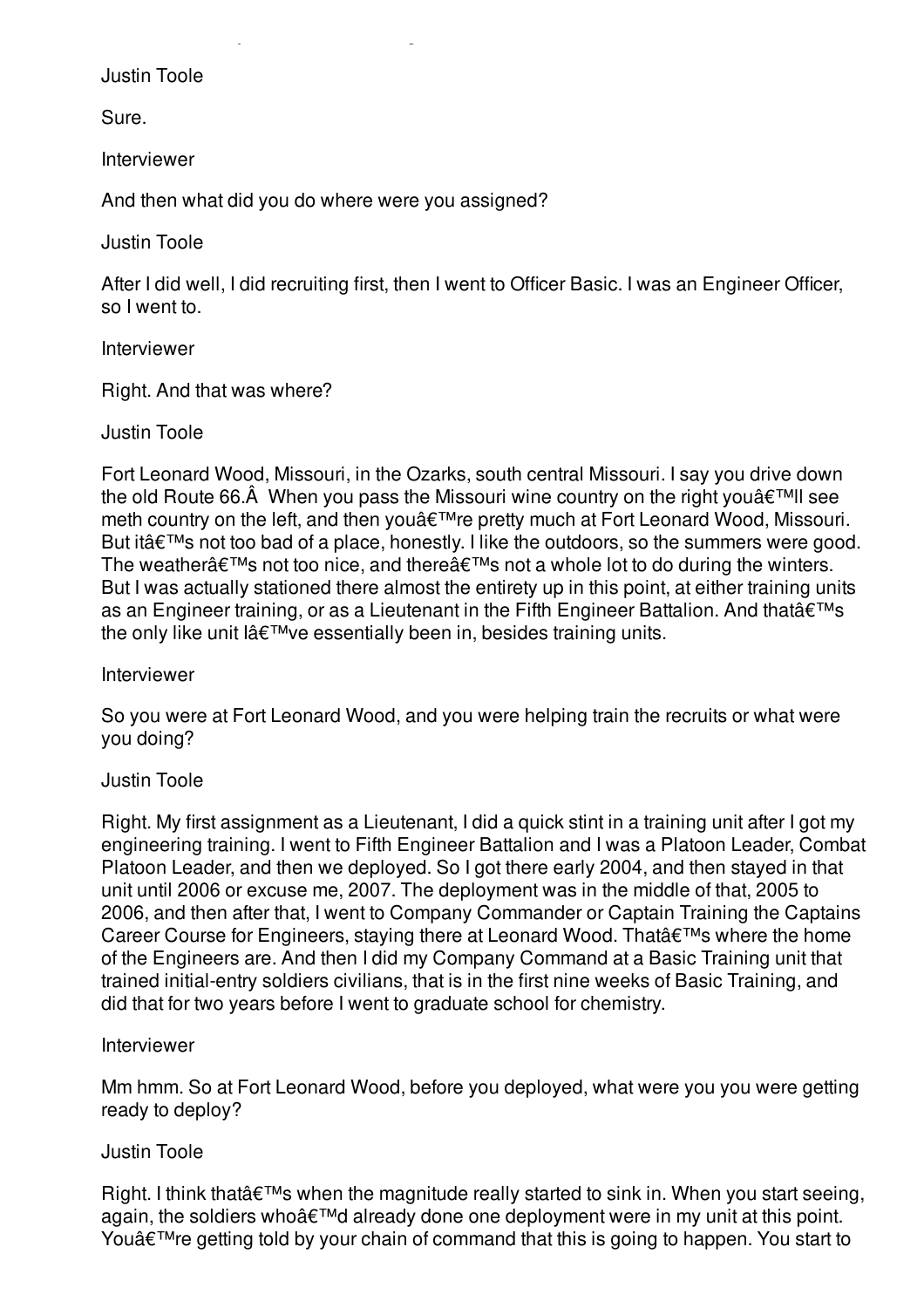have key training events, FTXs, you go to went out to Fort Irwin National Training Center for a training event. Those types of things, that really is when it starts to hit home, and you get told essentially what your mission is going to be. And they said and you start to have an idea where you  $\hat{\epsilon}^{\text{TM}}$ re going to go. A lot of it can $\hat{\epsilon}^{\text{TM}}$ t be told to you. You never want to say exact date, for security reasons, but we knew we were going to go to Iraq. We then found out we were going to go to Baghdad. We knew we were going to do a route clearance mission, and I was going to be a Platoon Leader, one of several Platoon Leaders in the Battalion, and we would support the entire Division in Baghdad, searching and clearing the roads for IEDs, essentially.

Interviewer

So you went in 2005?

Justin Toole

5, correct, late 2005.

Interviewer

And so would you go out every day to clear the roads?

Justin Toole

Sure. The Battalion normally the route clearance equipment was kind of what drove the ability to accomplish the mission, because this time we were just building the mine resistant type vehicles. The Buffalo is a 13-foot, enormous, beastly, has a Mack Truck engine. It at  $W$ s a wheeled vehicle, and it has a large arm that  $\hat{\theta} \in W$ s attached to it so it can actually manually probe sites, you know. Let's say you see something it can actually dig in the ground, so it kind of has a claw that can interrogate a site. And then also mine resistant smaller vehicles that were wheeled, that had a better chance of taking a blast from an IED, for example, than a traditional Humvee that were in use. So these were being fielded, and just being purchased by the military, so this was the equipment necessary to really get close enough to determine whether or not something was a threat. And then we would work with Explosive Ordnance Disposal, EOD folks, to blow up the IEDs, either in place or do whatever it is that they wanted to do with it. So, when I got there, there was only one set per Company, so with essentially two Line Companies, two Regular Combat Line Companies.

Justin Toole

Right.

Interviewer

Can you tell us about it?

Justin Toole

Platoons in each Company, it was more or less on and off a week or so at a time. If you had missions, you would either have a day set, or a night set, usually, and so you $\hat{\mathbf{a}} \in \mathbb{N}$ have one mission a day. Missions would last and that  $\theta \in \mathbb{R}^m$ s when you  $\theta \in \mathbb{R}^m$ re outside the wire, so to speak, you know, anywhere from like four to six or seven, eight hours, maybe, at the most, usually. But there was a lot of prep involved before, and getting back. So again, my naivet  $A\otimes$  you don  $A\in\mathbb{T}^N$ t realize the danger when you start doing that. Either at that age, or you know, even after some brushes with death, like you don $\hat{a} \in T^M$ t I don $\hat{a} \in T^M$ t know what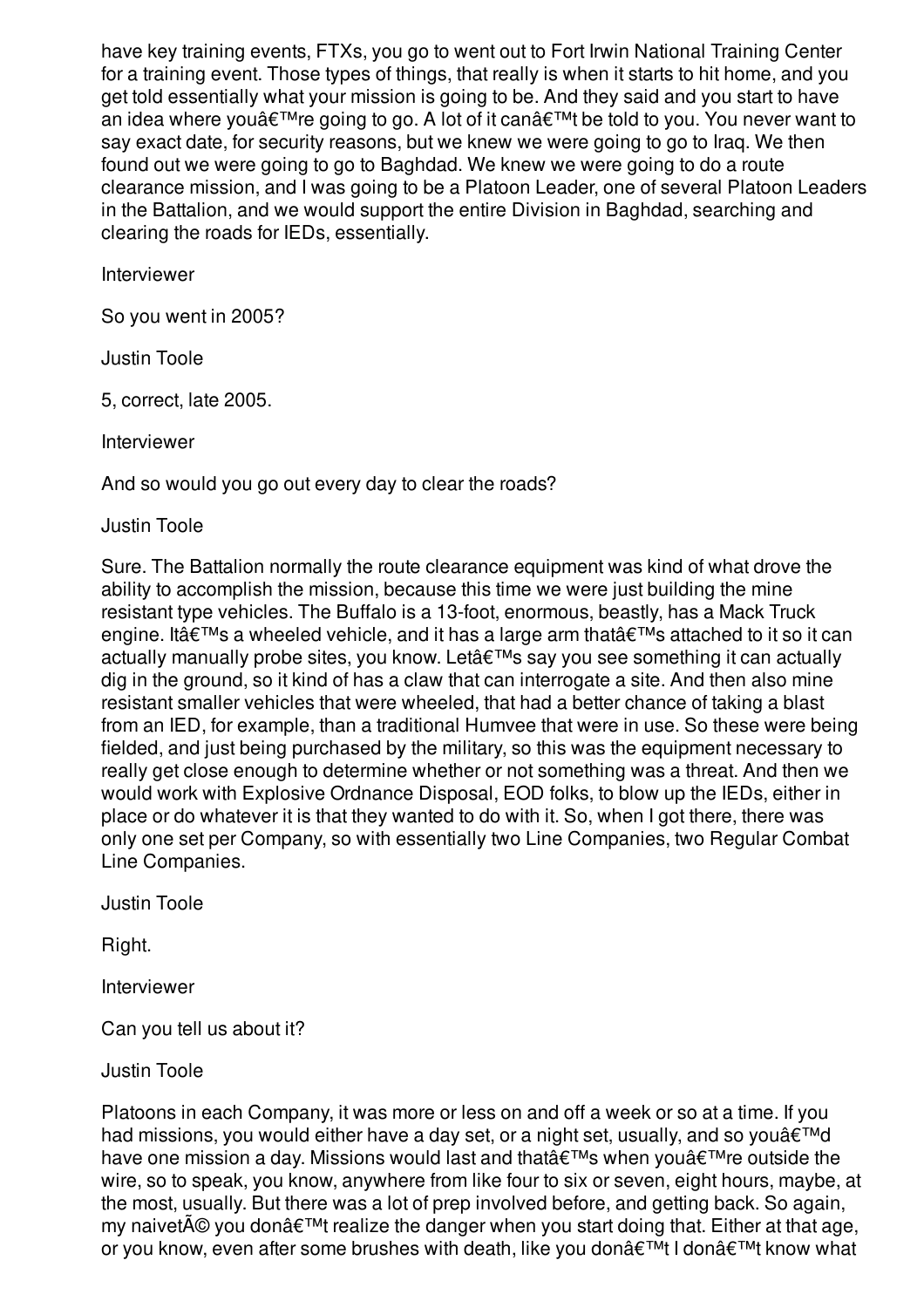it is you really donâ $\epsilon^{TM}$ t think about it,  $\hat{\mathbf{a}} \epsilon^{TM}$ cause you just kind of keep your head down. You're like, "Hey, this is my mission. This is what l'm doing,†kind of look after your guys. When I came back when I left that for R&R, that  $\hat{\epsilon}$ <sup>TM</sup>s when it really started to hit me, when I see other people, and you know. But it was a long eight months until I took R&R. During that time, basically every other week, maybe two or three weeks out of the month, I would do route clearance missions. One month, my Platoon got attached to an Infantry unit at Abu Ghraib prison.Â It was kind of an alternate tasking. We just did security there. It was a nice break, to be honest with you, from being out on the roads every day.

Interviewer

So lâ $\epsilon^{\text{TM}}$ m curious. $\hat{A}$  So you would go out with your guys, with these vehicles?

Justin Toole

Yes.

Interviewer

So how many guys were you in your Platoon?

Justin Toole

In my Platoon, so I was Platoon Leader, had a Platoon Sergeant, and there was a total of usually five vehicles that went out, so more or less myself, the Platoon Sergeant, and three other NCOs would be in charge of their respective vehicles, but we  $\hat{\mathbf{a}} \in \mathbb{M}$  work together and stay together through the duration of the mission, and have roughly 25 soldiers on the mission at any one time.

Interviewer

And these were mostly guys that you had been at Fort Leonard Wood with?

Justin Toole

Yes, they were.

Interviewer

So you had known them very, very well, then.

Justin Toole

Absolutely.Â Absolutely. These are my soldiers.Â So right. You start to realize that the war being fought was really being fought, or at least from my perspective, at the Platoon level. I mean we were the ones conducting the missions. And this is for route clearance, but also for Infantrymen, even, or anybody out there. If you ran into somebody else on their mission, itâ $\epsilon$ <sup>TM</sup>s Coalition Forces, whatever, another unit, the guy in charge was usually a Lieutenant, and you'd have a Platoon Sergeant. Sometimes you'd see Company Commanders, something like that. But generally, especially for our mission, we were supporting the land owners. All the Infantry units that had areas of operation around and including in Baghdad, we would go out to the main supply routes and try to free them of at the times of day generally where there was the highest threat, and the locations where there was the highest threat. Or if they were special missions, then we would go down and support them, you know, if there's a larger kind of mission going on and they want us to kind of clear a certain area, we would do that as well.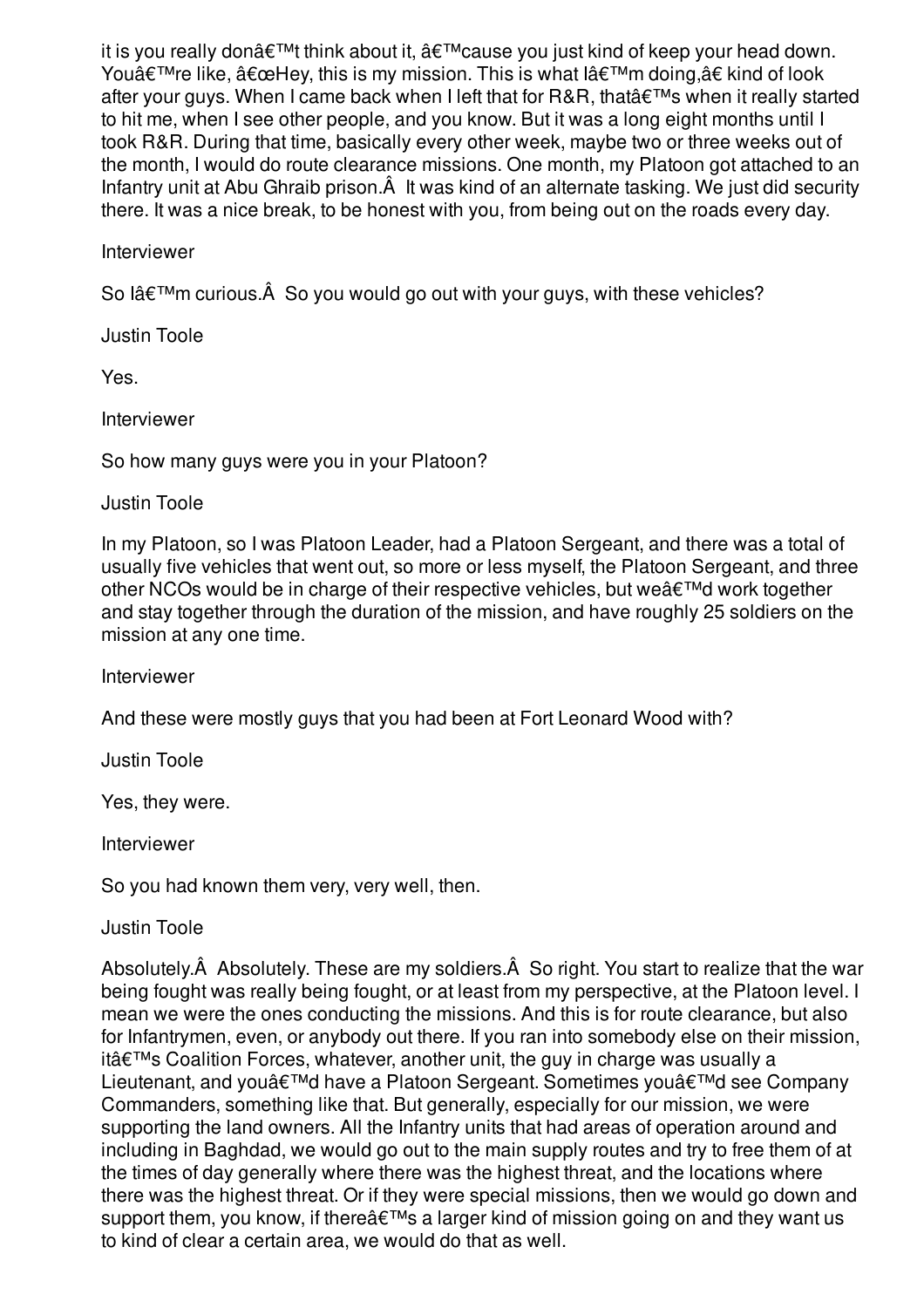Interviewer

So I was curious, when you said that you would be out for six to eight hours at a time.

Justin Toole

Sure.

Interviewer

And how much road do you cover in that amount of time? I would imagine this is a very tedious.

Justin Toole

Right.

Interviewer

And careful procedure, so I was just wondering.

Justin Toole

You can imagine doing it at night, too. In order to see, we would have lights on, which is like tactically, somebody would tell you you're insane, and it kind of was. I mean you had to be able to see it, so you would literally drive down the road at night well, it didnâ $\epsilon^{TM}$ t matter, day or night. And so we would have lights on, like floodlights on vehicles, going several miles per hour, like five miles an hour, l'd say. No more than probably ten miles an hour, usually, depending on the area you $\hat{\mathcal{A}}^{\text{TM}}$ re in, so that you could see it for you know, it could be detonated, hopefully. Or if it does, you  $\hat{a} \in T^M$ re at least far enough away that everybody inside is okay. So if you get to an area where you know, historically, there wasn $\hat{\mathbf{a}} \in \mathbb{M}$  much there, then maybe you go faster. If you go to an area, you know there $\hat{\mathbf{a}} \in \mathbb{M}$ s different decisions being made to that regard, but generally you $\hat{\mathbf{a}} \in \mathbb{M}$ re always going very slow, so maybe under 100 miles, absolutely. Absolutely, 100 miles, and that  $\hat{\theta} \in \mathbb{R}^{m}$ s full coverage. Maybe you only cover 10 or 15 miles in that time.  $\hat{A}$  Of course, if you find something, or you $\hat{\mathcal{A}} \in \mathbb{R}^n$  is sitting there and you  $\hat{\mathcal{A}} \in \mathbb{R}^n$  and with an IED, then a lot of your time is used in that. But I went on some missions that were up to about a day usually less than a day, always, but that was about the most I actually was outside of the wire, so to speak.

Interviewer

So tell me so you would drive slowly down the road, and then somebody would spot something? I mean.

Justin Toole

Right.

Interviewer

Can you give me a specific example, even, of like the first time you saw one?

Justin Toole

The first time so you do a right-seat ride. You go down to the unit who  $\hat{a} \in \mathbb{M}$ s been there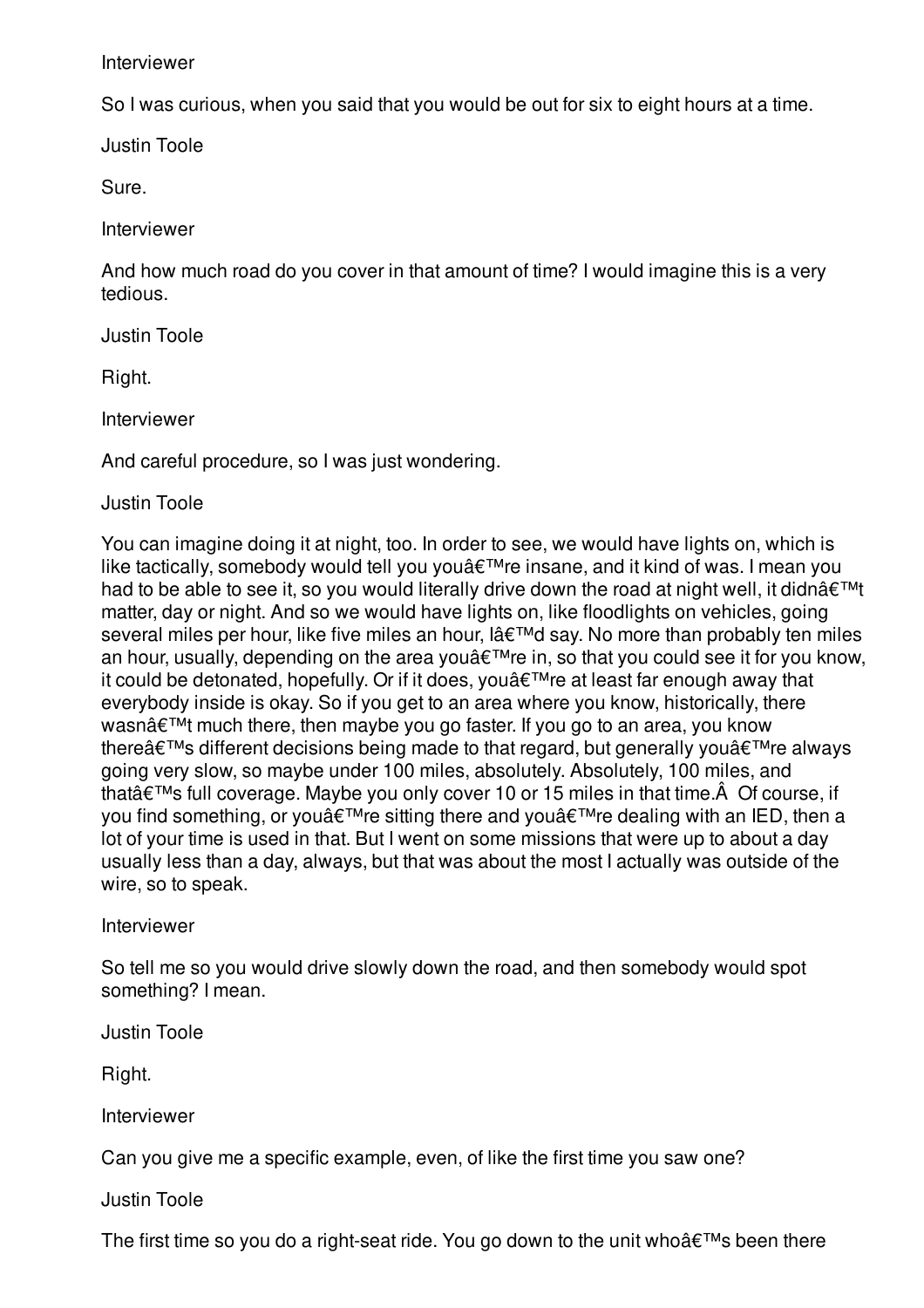doing that mission before you, and you go out on missions with them, and so one, for example there $\hat{a} \in \mathbb{M}$ s different ways of detecting them. You can visually detect them, and then there $\hat{a} \in \mathbb{M}$  other pieces of equipment that might be able to detect them under the ground. Generally, it was visual detection, and so you drive down a route.Â You tell your soldiers what to look for essentially, maybe you show them historical events. And then at some point, everybody has access to a radio inside the vehicle, and they would broadcast that they see something usually the lead vehicles. And then this vehicle with the arm on it could go and interrogate it, and that would be a chance for it to really get closer maybe than the others would want to, and have enough stand-off with the Buffalo $\hat{a} \in \mathbb{M}$ s interrogating arm so that they could ascertain whether or not they think that it is an IED. And if it was, then we  $\hat{a} \in \mathbb{M}$  call in our units, typically, to either blow it in place, or if they wanted to take it, they could.Â

## Justin Toole

So for example, the first IED we found, we  $\hat{\mathbf{a}} \in \mathbb{M}$  re driving down a main supply route. It  $\hat{\mathbf{a}} \in \mathbb{M}$ s a hardball road. $\hat{A}$  It looks like an interstate highway, except you $\hat{a} \in I^M$ re the only one on it, because the locals aren't allowed anywhere around you. You have gunners on top of your vehicles and such, but the first or second vehicle, somebody in there says,  $\hat{a} \in \Omega$ . we think we see something on the side of the road. a € And then the people in the Buffalo respond, and they slowly approach it. They see what the person sees, and usually it  $\hat{\mathbf{a}} \in \mathbb{N}$ s not out in the open it  $\hat{a} \in \mathbb{R}^n$  be concealed in some way. The arm goes out, they roll it over, they poke it. It at  $T^M$ s like a tire tube, inner tube for a tire, and inside of it is an artillery shell. And so at that point they $\hat{a} \in \mathbb{M}$ d move out. $\hat{A}$  We $\hat{a} \in \mathbb{M}$ d continue scanning for the area, to see if there's any other devices, but generally we'd call Explosive Ordnance Teams to come out. They  $\hat{\alpha} \in \mathbb{M}$ l see what we do, usually with something like a robot, place a charge on it, blow it in place, and then you move on.Â So before the mission starts, you generally have a route. That's what your mission is, to cover this route. And then if you can get down and back in time, and it  $\hat{\epsilon}^{\text{TM}}$ s only been two and a half hours, you might do it multiple times. But you didnâ $\epsilon^{\text{TM}}$  want to do the same thing twice. Even if you got $\hat{A}$  the same mission the next day, you always wanted to change things up to keep yourself unpredictable,  $\hat{a} \in \mathbb{M}$  cause the last thing you wanted is for someone who wanted to hurt you to know exactly what you  $\hat{\mathbf{a}} \in \mathbb{M}$  regoing to do at a certain time.

#### IEDs Interviewer

Right. So the IEDs, they obviously could go off if you ran over it, but could they also go off if there was just a lot of noise, or a lot of rumbling could make them go off?

Justin Toole

No.

Interviewer

How did they work?

Justin Toole

So that would be primarily some way in which you could run over it, connecting a circuit. For example, the pressure of your vehicle may be connecting the circuit. Those tactics depend considerably on whether or not you're on an interstate highway type of road, or you $\hat{\mathbf{\alpha}} \in \mathbb{R}^m$ re on a dirt road. It also depends a lot on how much, what affect it has on your vehicle, whether or not it  $\hat{a} \in \mathbb{M}$ s directly underneath you, or on the side, or the distance you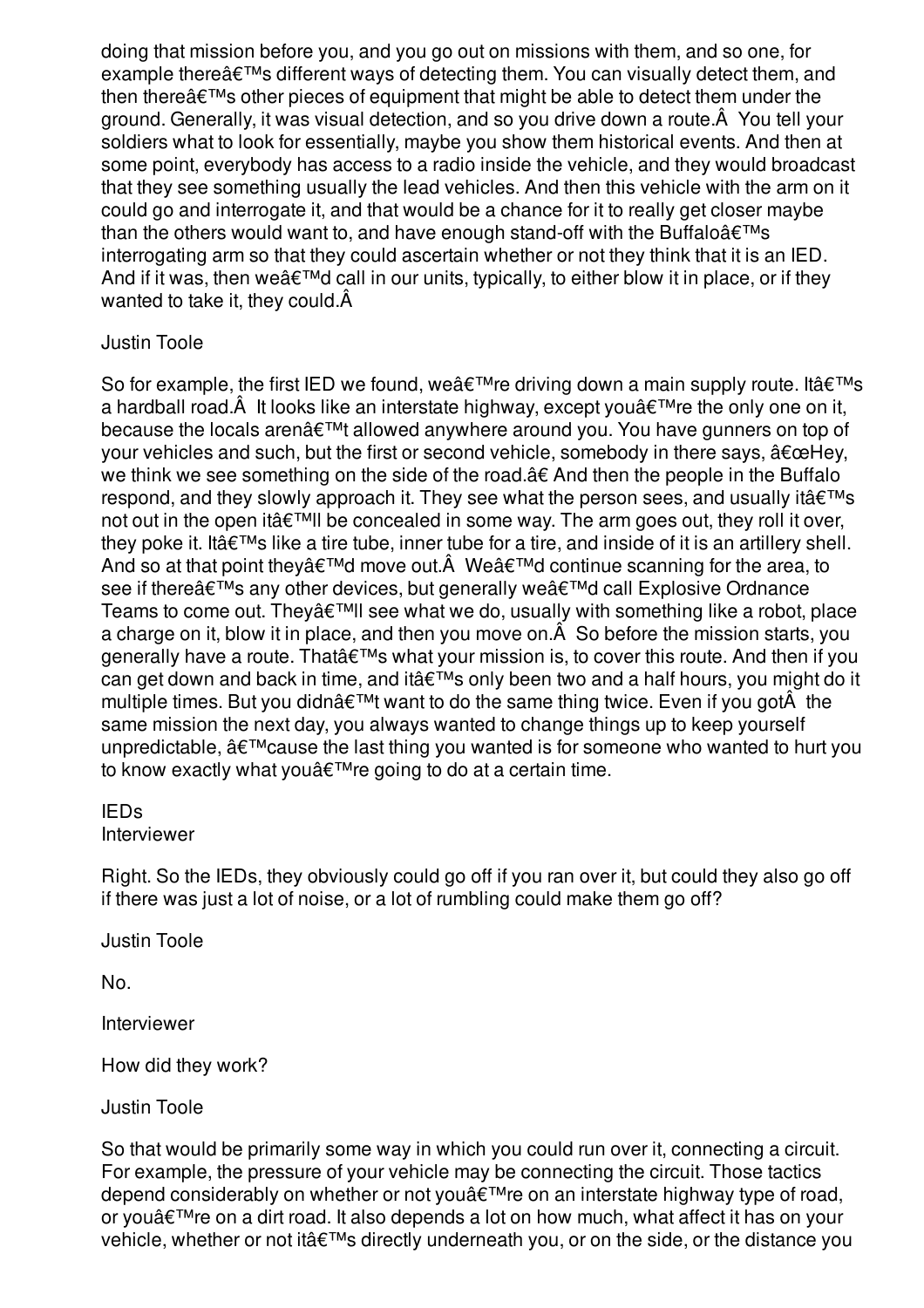are from it. And so at that time in Baghdad, our mission being primarily hardball roads, the interstate roads, usually we were looking for things on the side of the road, so. But there was other initiation systems, more sophisticated or whatnot, but generally, you have to remember that the enemy had to know you're there in order to, in one way or another, to detonate it, usually, unless it was one of these victim operated ones unless it was buried with some sort of like pressure sensitive device. So that was usually you know, to be honest, that was something we obviously knew of, and we knew very well, is how you know, you learn the enemy by these devices, and you see what they do, and their tactics, and you try and this is the cat and mouse game.

## Justin Toole

And so everything so far is the areas where they typically place them, to how they place them, to very small details that soldiers start to pick up on. Things that look out of the ordinary, or small wires I mean they become really good. The individual soldier, every soldier was you know, you needed every man, because every set of eyes was valuable to see it. Not even necessarily just for us, but we think our mission was to clear the road for other units, so they wouldn $\hat{\mathbf{a}} \in \mathbb{M}$ , you know. So logistically, we could get the supplies that we needed to the different bases. But yeah, typically, we're going down the road. To be honest with you, like you weren't as scared unless you were in an area where you knew the devastating effects of certain types, and that  $\hat{\mathbf{a}} \in \mathbb{M}$ s where you really you know, the pucker factor, we'd say, would go up. Once you're in an area that wasn't or basically, there was more sophisticated devices, maybe.

Interviewer

So you saw Hurt Locker, I assume.

Justin Toole

Yes.Â Yes.

Interviewer

Which is not you guys, but the Ordnance guys who you would call in.

Justin Toole

Right.

Interviewer

You know that movie to me, it was sort of an amazing thing. Here you  $\hat{\mathbf{z}}^{\text{TM}}$  ve got this movie that has won best picture and all.

Justin Toole

Right.

Interviewer

And almost nothing happened in it, except they would go and meet with these bombs and figure it out.

Justin Toole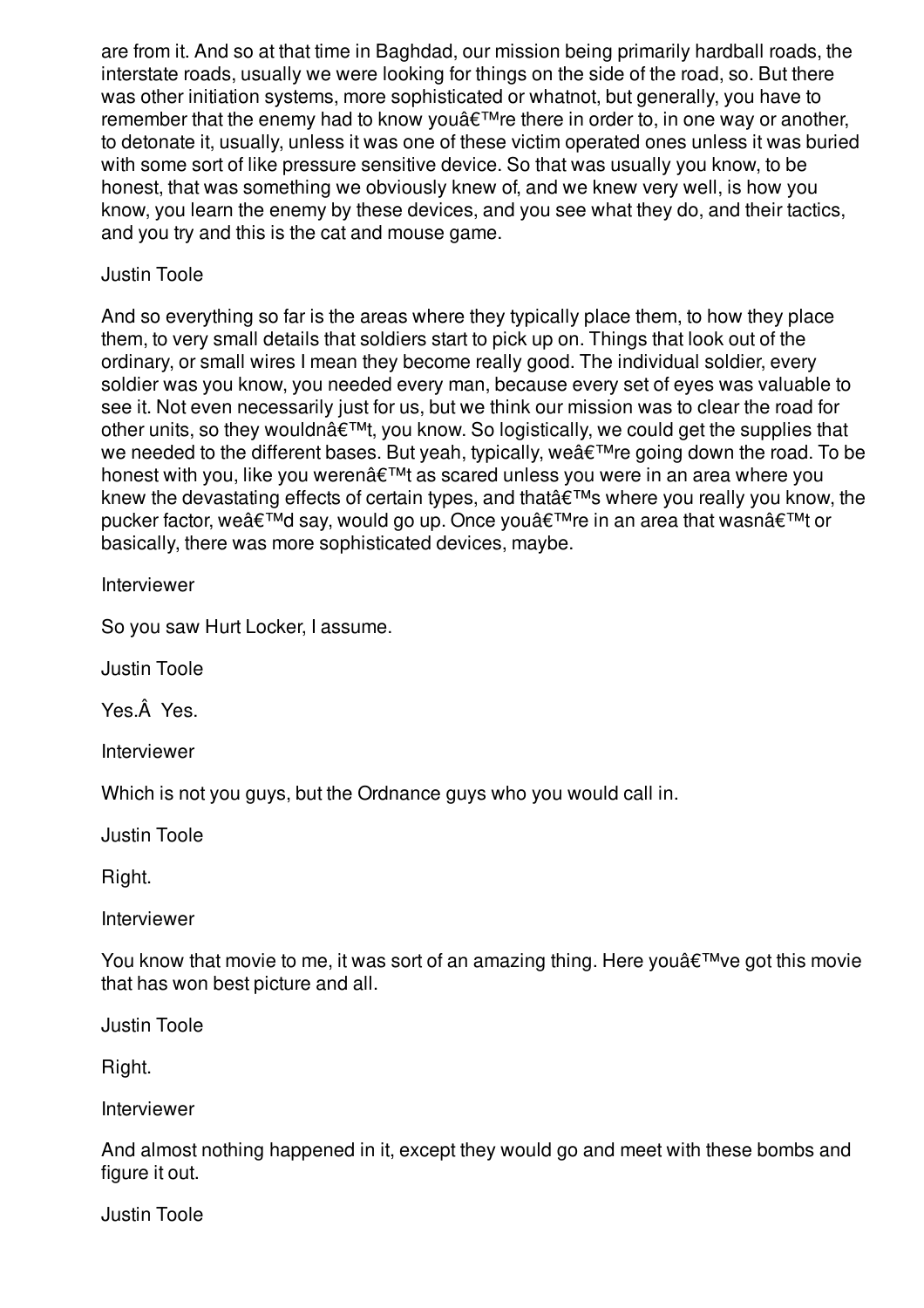Right.

Interviewer

It was the most suspenseful movie with so little happening, you know.

Justin Toole

Right.

Interviewer

Of a plot nature, so I imagine that this really was a very stressful task that you guys had, this kind of and I understand that some areas might be more dangerous than others.

Justin Toole

Right.

Interviewer

As you said. But I mean is it one of these things like at the end of the day, it  $\hat{\mathbf{a}} \in \mathbb{M}$ s like or how did you was it stressful for you and most of the guys, though?

# Justin Toole

Itâ $\epsilon$ <sup>TM</sup>s it doesnâ $\epsilon$ <sup>TM</sup>t itâ $\epsilon$ <sup>TM</sup>s again, I felt so na $\tilde{A}$  ve when I first started doing the missions, and it really gets stressful when people get hurt. That  $\hat{\mathbf{a}} \in \mathbb{R}^{m}$ s what I found out really quickly. And so yes, when you go to an area where you know that there  $\hat{\mathbf{a}} \in \mathbb{R}^{m}$ s a higher threat, that $\hat{\mathbf{a}} \in \mathbb{M}$  when you start to get more concerned. And unfortunately, that means that when you're in an area where there's not much threat, then you feel somehow safe, so. But it was nice that we could go back to a FOB. Kind of a secure area, take off your uniform, or your battle armor you know, your helmet and everything and watch an episode of The Family Guy, or some video, or anything. And it really allowed you anÂ opportunity to kind of get reprieve. Comparing that, I've heard stories, and I've seen Band of Brothers 2. You know you get this sense that like they have this stress, and it  $\hat{a} \in \mathbb{M}$ s because sometimes, as they show in the movie there, for a week at a time or something they $\hat{a} \in \mathbb{M}$  involved in some combat operation. $\hat{A}$  It $\hat{a} \in \mathbb{M}$ s very stressful, and it is. But then in between they had months between another battle. And I felt like it kind of nickels and dimes you throughout, and you get really exhausted. I mean I might be six hours on a mission, but I was working 18-20 hour days. There a€™s so much more involved maintenance to the vehicles, getting intelligence. I mean as a Platoon Leader, so I think not sleeping, and being kind of high strung about that. But all that is very small in comparison to the stress level you feel when someone in your unit gets hurt, whether it  $\hat{a} \in \mathbb{M}$ s there while you're at it, or someone else doing a mission similar to you.

# Justin Toole

So that  $\hat{\epsilon}$ <sup>TM</sup>s really when it the first mission  $\hat{A}$  where we were supporting an Infantry unit in a certain area, and unfortunately, the Lieutenant who we were there with and one other soldier gets killed by an IED on a mission that we were with. It was you see the physical aftereffects, and that's hard, but and you know your soldiers are seeing everything you are. And you go back, and you  $\hat{\theta} \in T^M$  re able to just say to yourself and this is how II remember my Battalion Commander coming back, ' cause this was early on, and I was the first Platoon to kind of really be around any casualties. And he came to me after the mission was over this was a long one and he said,  $"Hey, Justin, how are you†I could$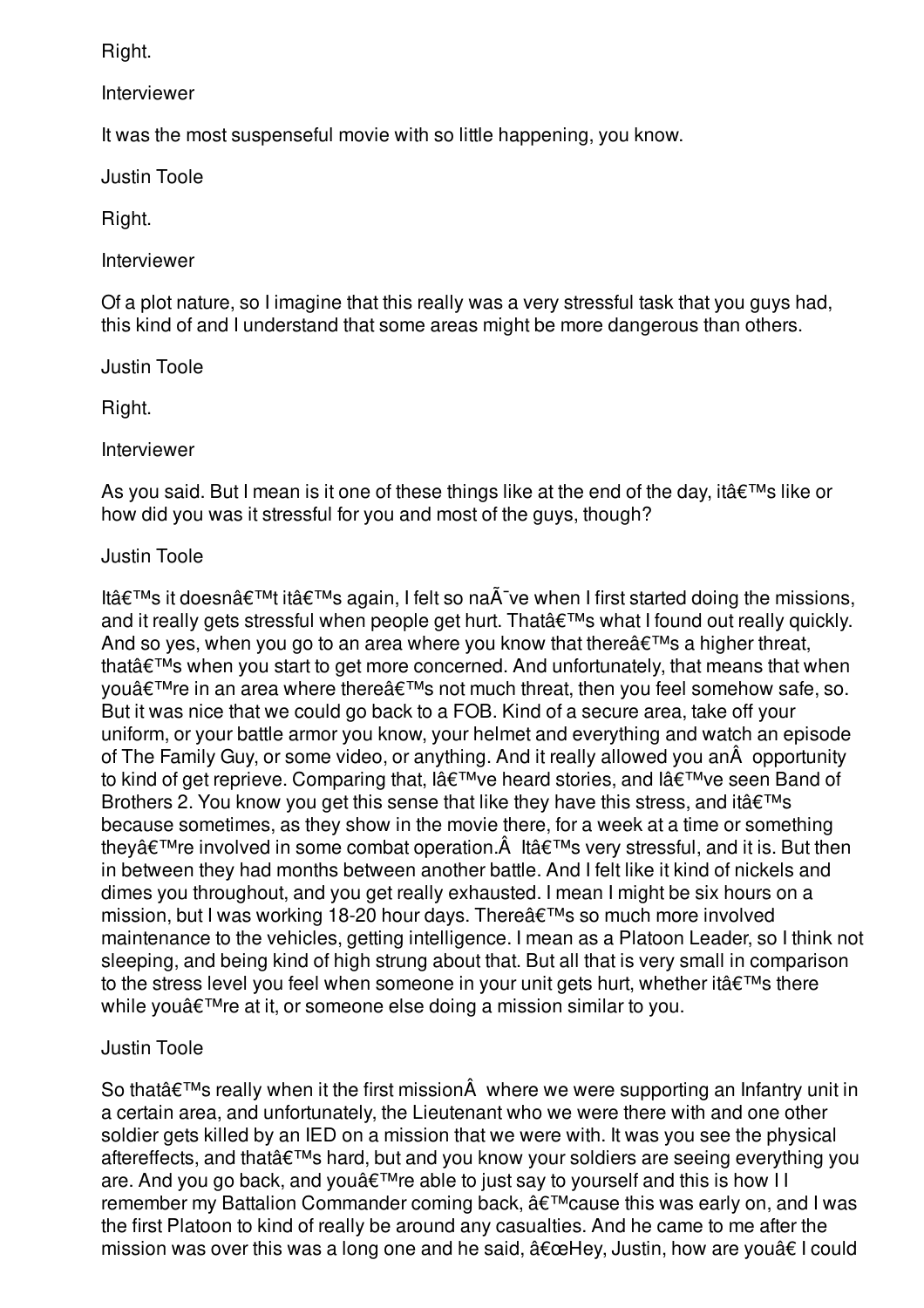tell he now I see what I was doing.Â He was really seeing how I was. He was testing me to see how I was coping with it. And I just remember telling him, not in an insubordinate way, but almost blowing him off, saying,  $\hat{a} \in \Omega$  be the sair,  $\hat{a} \in \Pi$  we got to get this mission brief done and get it to the S3 Operations.â€ And it was like I kept blinders on, and that was kind of the way, so that stress didnâ $\epsilon^{\text{TM}}$ t really hit me immediately then. And then a couple days later, a soldier in our Battalion gets killed, and we were going to go out on the mission after him. And I was told,  $â€ce$ You $'$ re not going to leave yet†this is at the Battalion level "because we're still recovering his remains,†or something like that. And that happens, and okay, now this isn $\hat{a} \in \mathbb{M}$ t just an Infantryman in some other unit this is somebody in your unit. But all in all, like until it becomes personal until you have, I found out and this is like kind of what I learned a lot about human nature.Â

## Justin Toole

Until the closer you are to that person who gets hurt, that  $\hat{\epsilon}$ <sup>TM</sup>s when you really start to hurt, and start to really get stressed. Around May so we'd been doing it several months another unit was doing the same mission we have, and an NCO and two of the other soldiers ended up getting killed in one incident. And that  $\hat{\theta} \in \mathbb{R}^{m}$ s when it really became hard, and I noticed in my soldiers really changing, because I think they finally because early on, you feel like you  $\hat{\mathbf{z}}^{\text{TM}}$  re trying to learn the mission. You  $\hat{\mathbf{z}}^{\text{TM}}$  re so focused on just trying to do whatever it is you  $\hat{\epsilon}^{\text{TM}}$ re trying to do. Then when you start seeing these things happen, then it starts to become personal. And so then you start to be more concerned, so I could see the morale, even though this was a different Company, it was one of the best NCOs in the Battalion. And he wasn $\hat{a} \in \mathbb{M}$ t invincible. No one $\hat{a} \in \mathbb{M}$ s invincible. It doesn $\hat{a} \in \mathbb{M}$ t matter how good or bad of a soldier. Sometimes you feel like this could be you,  $\hat{a} \in \mathbb{N}$  cause it could be,  $\hat{a} \in \mathbb{M}$  cause you $\hat{a} \in \mathbb{M}$  redoing the same mission. And even through all that, I never really got unusually stressed until at the end, towards the end of deployment, I finally had a chance to go home for R&R. And I actually subsequently, or at that time I got promoted, and so my Platoon was being passed off to another Lieutenant. And when I came back, it really finally hit me. I was becoming stressed for my soldiers. I started to feel all this, because it $\hat{\mathbf{a}} \in \mathbb{M}$ s like I had no frame of reference or something when I was down there.

## Justin Toole

I had blinders. I was just doing it, and maybe that was a way I cope with it, or maybe that  $\hat{\theta} \in \mathbb{R}^{m}$ s just natural. $\hat{A}$  But the stress, you know, when you have people who are close to you get hurt or killed, that  $\hat{\mathbf{a}} \in \mathbb{M}$ s really when people start to change. And that  $\hat{\mathbf{a}} \in \mathbb{M}$ s when it becomes that's what leadership I tell my cadets now, l'm like, "This is leadership.Â Anybody can lead when everything is going well, right?Â Even a horrible leader can go into a situation where they have great people under him, and they will look like a great leader. $\hat{a} \in I$  said,  $\hat{a} \in \infty$ When everything is the worst possible scenario, that $\hat{a} \in \infty$ really when you find out.â€Â The Lieutenant who got killed on that mission in December, his Platoon ended up we ended up supporting him some months later. And he obviously wasn't there he hadn't been replaced. Every Lieutenant in that Company had been wounded and sent home, or killed, and the First Sergeant had been killed, too. And this was in a very bad area, and we went down to do a mission. We found an IED. And as I'm calling it up, I'm talking to like their Company or whatever,  $\hat{a} \in \text{ceHey},$  we found an IED on this road.â€ And they said, "Well, we have soldiers out there at the observation point. We have somebody right there at your location. $\hat{a}\epsilon \hat{\alpha} \epsilon \hat{\alpha}$  and  $\hat{a}\epsilon \hat{\alpha}$ Well, we find out that the building right next to where we  $\hat{\mathbf{a}} \in \mathbb{R}^m$  a couple raggedy soldiers come out. They look weary. They talk to my Platoon Sergeant, they get in his vehicle. We clear the IED, and then I say,  $\hat{a} \in \mathbb{C}$ Who $\hat{a} \in \mathbb{N}$ s in charge $\hat{a} \in \mathbb{N}$ who $\hat{a} \in \mathbb{N}$ s running the show?†And it was a Platoon Sergeant. At that time I talked to him, and you'd see kind of the fear in his eyes a little bit, and he was uneasy being in charge, because I think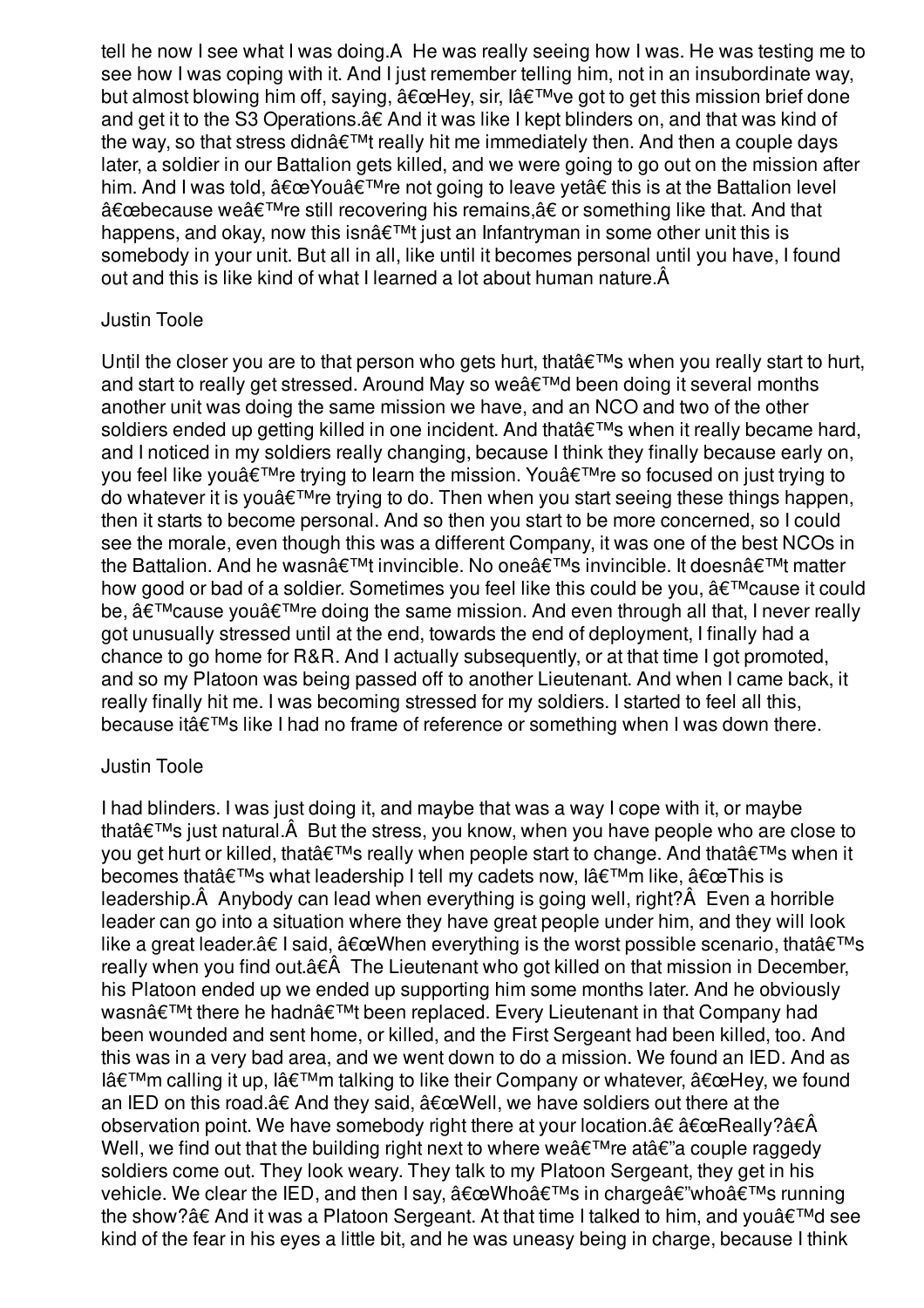they $\hat{\mathbf{a}} \in \mathbb{M}$  had several soldiers at this point killed. And he said,  $\hat{\mathbf{a}} \in \mathbb{C}$ Hey, sir, here $\hat{\mathbf{a}} \in \mathbb{M}$ s what l'm trying to do. What do you think?†And he really wanted to talk to somebody. And I just remember saying,  $\frac{\partial^2 f}{\partial x^2}$  had two soldiers on this, supposedly over watching this point for the past however many hours, and there $\hat{a} \in \mathbb{M}$ s an IED right here. Granted, it could $\hat{a} \in \mathbb{M}$  ve been there before they got there. $\hat{a} \in B$ ut I was like,  $\hat{a} \in \mathbb{C}$ When they came out, thev obviously weren't watching the road.â€

### Justin Toole

I ended up talking to my Platoon Sergeant at the end of the mission, and he said,  $\hat{a} \in \infty$ think those soldiers had been getting alcohol or something.â€Â He made it he said,  $\hat{a} \in \mathbb{C}$  Those guys were not they weren $\hat{a} \in \mathbb{C}^{\mathbb{N}}$  focused on doing anything.  $\hat{a} \in \mathbb{C}^{\mathbb{N}}$  and  $\hat{a} \in \mathbb{C}^{\mathbb{N}}$ preservation mode, maybe because some very close people of them, they feel like that it doesnâ€<sup>™</sup>t matter or something.†But I didn't do anything about it. And then towards the end of the deployment, I find out about an investigation in which an Iraqi family had been burnt alive, and a girl had been raped, and that was the same Platoon that we had gone out with earlier. And it really hit me hard, because I felt like I didn't do anything about it. And people look at soldiers, and they'II look at these war scenarios, and they $\hat{\mathcal{A}} \in \mathbb{M}$ l say,  $\hat{\mathcal{A}} \in \mathbb{C}$ , this is horrible. Was it just this roque psychopath who did these things?â€ And I learned at the end of that, that this is the way humans are.

## Justin Toole

And given certain circumstances, granted, not everyone would $\hat{a} \in \mathbb{M}$ ve done something like that. Given certain circumstances, people will do things that seem like the last thing you would ever do. But in these types of moments, when you $\hat{a} \in \mathbb{R}^N$  re really in a position where you $\hat{\mathbf{a}} \in \mathbb{M}$  ve seen very close friends of yours get killed, it  $\hat{\mathbf{a}} \in \mathbb{M}$ s hard to take on this mission, and take a local Iraqiâ $\epsilon^{TM}$ s hand, and work with them, when you feel like theyâ $\epsilon^{TM}$ re the ones who just killed your best friend. It's so difficult. And so I wonder what would $\hat{a} \in T^{M}$ ve happened had that Lieutenant still been alive,  $\hat{a} \in T^{M}$ cause he was a great guy. He was a West Pointer. I only knew he was from Texas. He was out there doing everything a great Lieutenant I would expect to do, and after he got killed, I wonder if that evacuation of his leadership, if that's really what drove those events. And I think that $\hat{\mathbf{a}} \in \mathbb{M}$ s true it could $\hat{\mathbf{a}} \in \mathbb{M}$  and so, if nothing else, I realized how powerful people feel like they don $\hat{a} \in \mathbb{M}$ t a lot of times you underestimate what influence you have, and I did at that time. Now, having, looking back, even at my Company Commander, I realize how much impact every individual has on the unit, the morale good or bad, setting an example. And I think that there $\hat{a} \in \mathbb{M}$ s different I read the book that was written about that some years later. A friend of mine said,  $\hat{a} \in \text{ceHey}$ , weren $\hat{a} \in \text{cm}$  you down there when this such and such happened on Route Caveman?†I said,  $â€@Yeah$ . Why are you asking me?† $â€@Oh, I$ just read a book, and it was discussingâ€ so I read the book, and it was great. It was a good the journalist did a very good job recording events in a fair

### Interviewer

What book was it?

## Justin Toole

It was called Black Hearts. I think it was something like A Platoon's Descent Into Madness, or something like that, was the subtitle, and to be honest, I can $\hat{a} \in \text{TM}$  remember the author. But it was well-written, and the author absolutely interviewed, and you could tell he was really not showing any sort of bias towards the situation.Â He was just kind of documenting the effects.Â So I think it was fair, and you learn a lot about, again, how much individuals can influence a unit. I just felt like something about just these random events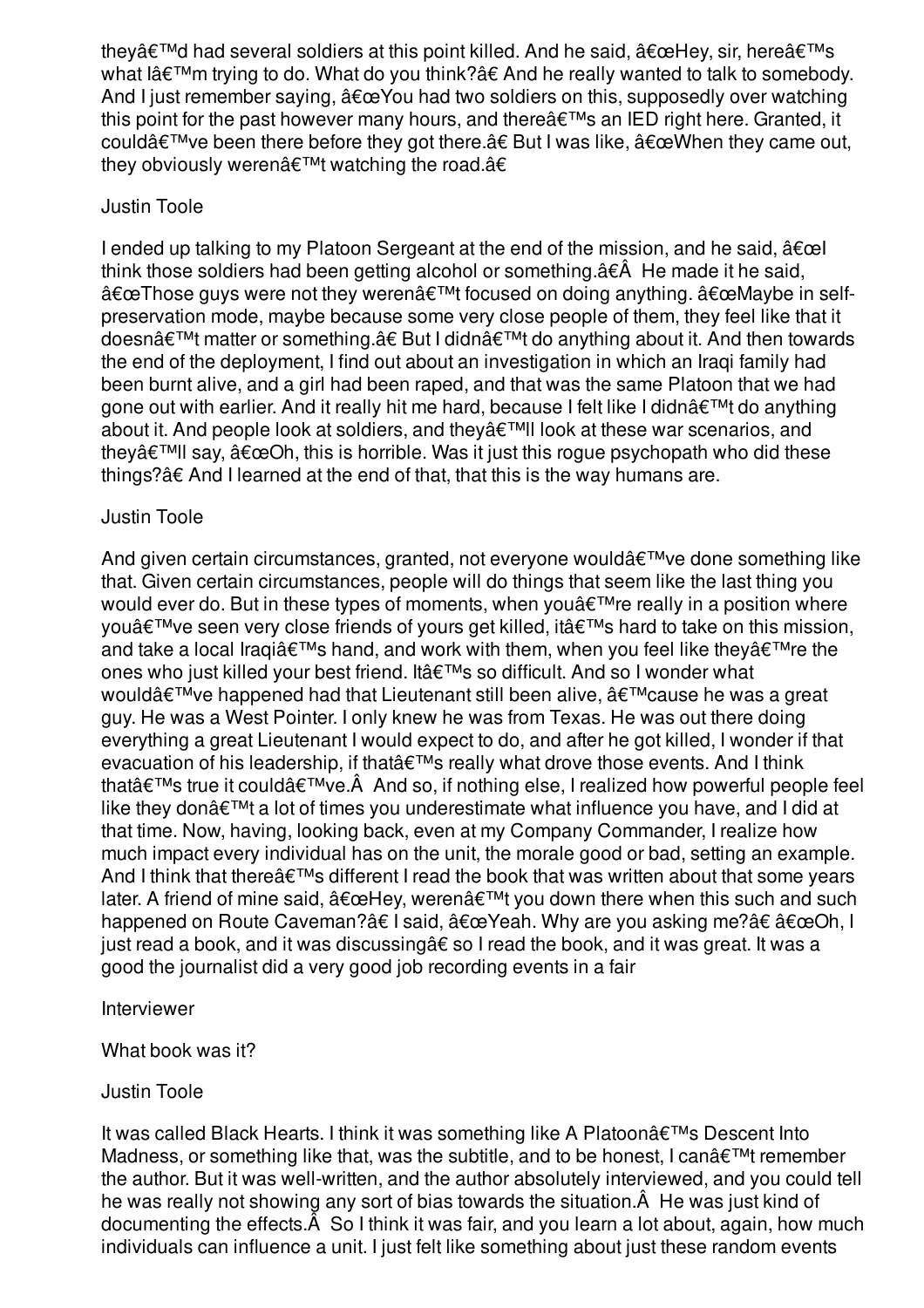that kept tying me to this Platoon, you know? After that event, the horrible event happened, two of the soldiers down there ended up getting kidnapped, essentially mutilated and murdered, and it was a huge event. And some people say that was retribution for the events that happened I don't know. I'm sure certain groups of people in that area, terrorist types, would've done that regardless. But I always see this interconnectedness between what all happened down there, those initial days to the end, and I felt like it kind of tracked. It really developed me in my understanding of war,  $\left|\hat{a}\right| \in \mathbb{N}$ ll say that much. It really showed me a lot about human nature, and I stopped placing blame on anybody in a war time. It at  $T^M$ s really easy to look objectively at events that happened and place blame, but you know.

### Interviewer

So you mentioned that you thought you could  $\hat{\theta} \in \mathbb{R}^N$  ve done more, but it sounds like you did talk to people about it, and  $\hat{a} \in \mathbb{M}$ m wondering what you feel you could was there something you could've done?

Justin Toole

Well, I mean.

Interviewer

Even theoretically, even if it wasn $\hat{a} \in \text{TM}$ .

Justin Toole

Sure. I mean when the Lieutenant got killed, like his Company Commander was ordering him to go like we got basically rocketed.Â My vehicle nearly missed this rocket, or the rocket nearly missed us, and we thought it was like somebody with an RPG, and lâ $\epsilon^{\text{TM}}$ m like,  $\hat{a}\epsilon$  ceOh, this is not good for them, because we have these weapon systems that are about to kill this guy.†And then we realize, "Oh, it's not†it was like an IED where they had set up a rocket remotely. So the Commander says,  $\hat{a} \in \mathbb{C}$  You need to go and get that rocket,â€ to the Lieutenant, and he was hesitant. It was on the other side of a canal. We couldn $\hat{\mathbf{a}} \in \mathbb{M}^d$  access it with our vehicles, and so he came in and we discussed it, and I said,  $\hat{a} \in \text{ce}$ l wouldn $\hat{a} \in I^{\mathsf{M}}$ t go.†I was like,  $\hat{a} \in \text{ceD}$ ude, don $\hat{a} \in I^{\mathsf{M}}$ t.†I said, "Let's clear†and then later one of my vehicles gets damaged and mortared, and so I was like,  $\hat{a} \in \mathbb{C}$ This is not a good area to be in right now.

## Justin Toole

This is one of those areas where you don $\hat{\mathbf{a}} \in \mathbb{M}$  want to find yourself without key pieces of equipment.†So I said,  $\hat{a} \in \text{ceLeft}^{\text{TM}}$ s go back to the start point, and maybe we can clear or do something else. $\hat{a}\in A$ nd so we moved back,  $\hat{a}\in I^M$ cause essentially, some of my key vehicles are disabled. And we move back, and then you hear an explosion, and you go down there and you see that he's been killed. And so I felt like, yes, I could'veâ€"maybe I should've said, "l don't care what your Commander says, you need to stay on this side of the river, a e a  $\epsilon$ ™ cause that a e"and been explicitlike. $\hat{A}$  But I didn $\hat{a} \in \mathbb{M}$ t think about it you know, this is my second week, maybe. And so I feel that amount of guilt. It at  $T^M$ s not like I can at  $T^M$ t sleep at night over it or whatever else, but I know that I could've had that change. And then I think of what changes that could've happened, at this interactional relation level you know, this one incident. I think back, and that  $\hat{\mathbf{a}} \in \mathbb{M}$ s why I feel bad about it. I can $\hat{\mathbf{a}} \in \mathbb{M}$ t imagine how the Company Commander feels, ordering the soldier over there to do that. I think about him, and now he $\hat{a} \in \mathbb{M}$ s got to cope with that.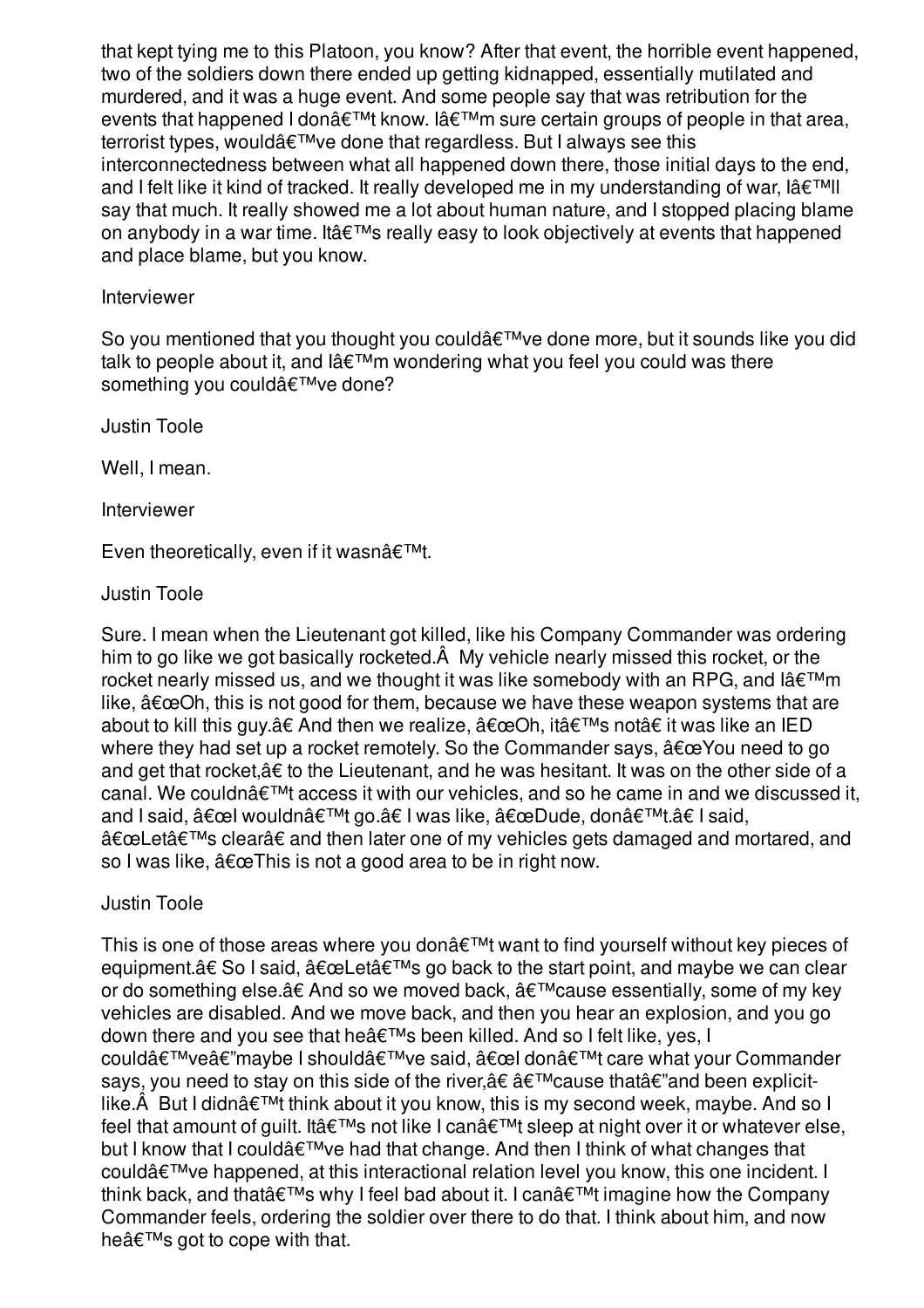Interviewer

Right.

Interviewer

Yeah it's horrible. Have you ever read a book by a guy named Jonathan Shay does that name mean anything to you?

Justin Toole

Doesn't sound familiar.

Interviewer

He wrote a book called .Achilles in Vietnam, and he's sort of a visionary on PTSD. But one of the things that he $\hat{a} \in \mathbb{M}$ s very interested in is this policy of replacing soldiers

Justin Toole

Right.

Interviewer

Who are injured or killed, rather than replacing the whole unit, because he gives the example of a tank crew, where you got these four guys who are operating the tank. And if one of them gets hurt, they just put a new guy in.

Justin Toole

Right.

Interviewer

And there $\hat{a} \in \mathbb{M}$ s no developed or evolved communication, trust, and all that stuff.

Justin Toole

Right.

Interviewer

So that that tank unit, which maybe have been crackerjack.

Justin Toole

Mm hmm.

Interviewer

Is now compromised to some extent. And that  $\hat{\theta} \in \mathbb{M}$ s kind of when you  $\hat{\theta} \in \mathbb{M}$ re talking about leadership, the role of leadership, you just can $\hat{a} \in \text{TM}$ .

### Justin Toole

When he knows he told the Lieutenant says, "l don't know,†he's pushing back, and he says,  $\hat{a} \in \mathbb{C}$ No, you need to go. $\hat{a} \in A$ nd then two soldiers get killed. $\hat{A}$  I mean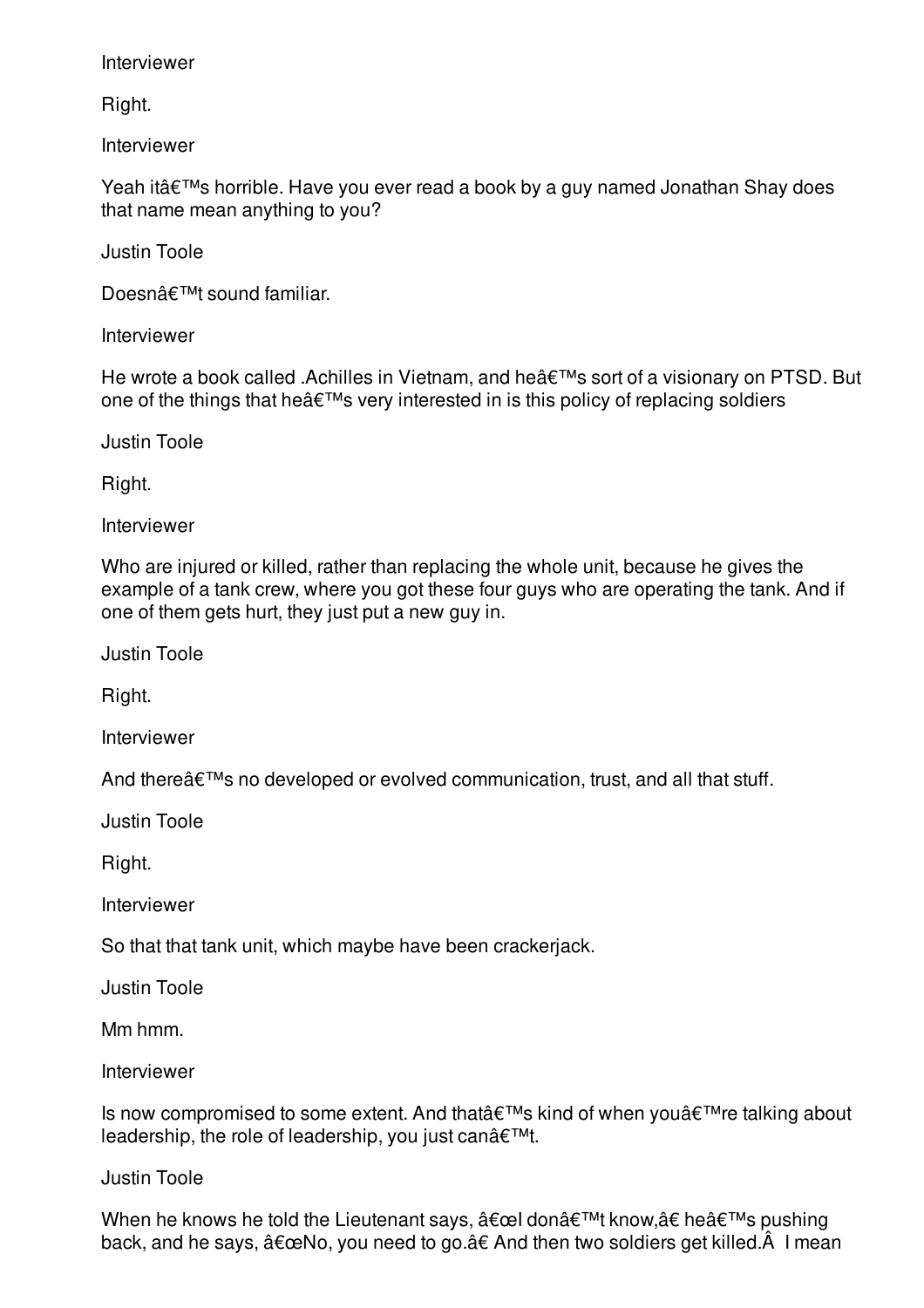can you imagine?Â I mean.

Justin Toole

Right.

Interviewer

Itâ $\epsilon$ <sup>TM</sup>s not just that they lose their leadership. Itâ $\epsilon$ <sup>TM</sup>s almost impossible to replace that leadership.

Justin Toole

That's right

Interviewer

And it $a \in TM$ s as you said, it $a \in TM$ s sort of about the parts are not interchangeable. They $\hat{\mathbf{a}} \in \mathbb{M}$  re humans who have these specific skills, and you understand them, and I just it's hard to imagine.

# Justin Toole

Right. So yeah I liked I remember watching a History Channel documentary on World War II, before I deployed. $\hat{A}$  And it was some of the initial units I think it might $\hat{a} \in \text{TM}$ ve been a Glider unit, I can $\hat{\mathcal{A}} \in \mathbb{R}^{n+1}$  remember maybe it was a Brit, too. The mission was to maybe paratroop in you know, one of these classic "don't let the Germans cross this bridge†type scenario or whatever. And they're armed with like these light rockets or something. And he talked through "here comes a German tank.†He's like, "l knew that we were going to be taken, but I fired the rocket. We ended up disabling the tank,â€ or whatever, and the whole German whatever, Company or whatever, stops. But then he talked about how he remembered the German soldier who got wounded, who might $\hat{a} \in \mathbb{M}$ ve lost a leg or his lower half or something. $\hat{A}$  And he witnessed him basically bleed and die and cry and those types of things. And then I go to combat, and I end up seeing the same documentary, and when I heard that, it was a completely different effect on me. Now I know, you know. I see what this guy has seen, and I can see in his eyes. I see, you know. And that's something that you'II never get in any sort of you canâ€<sup>™t</sup> get that at West Point. You can't get that anywhere. And so I don't know how important it is that we so much as we just warn the leaders about the potentials of what humans can do, or whatever else. But ultimately, you have to experience it.

## Justin Toole

And I learned recently how there  $\hat{\mathbf{a}} \in \mathbb{R}^{T M}$ s been more research on post-traumatic growth, and how certain people are able to move out of these trauma. And I look back and I think, "Maybe that's more like what l'm able to do, compared to some other people,†â€™cause again, I was pretty fortunate. I consider myself like immensely lucky. My unit was lucky. The whole time I was a Platoon Leader, not one of my guys got injured, my guys got injured, and I think how lucky I was.Â But even despite that, they could have been emotionally had a lot of wounds. It affects everybody differently. And yeah, so I think that I look back at it ironically as a very positive experience in life. It made me live my life completely differently, I think, and it made life somehow easier for me, or something it  $\hat{\mathbf{a}} \in \mathbb{N}$ s unusual when other people could kind of go the other way. I don't know. Maybe 'cause I just kind of held it in I don't know, but.

Interviewer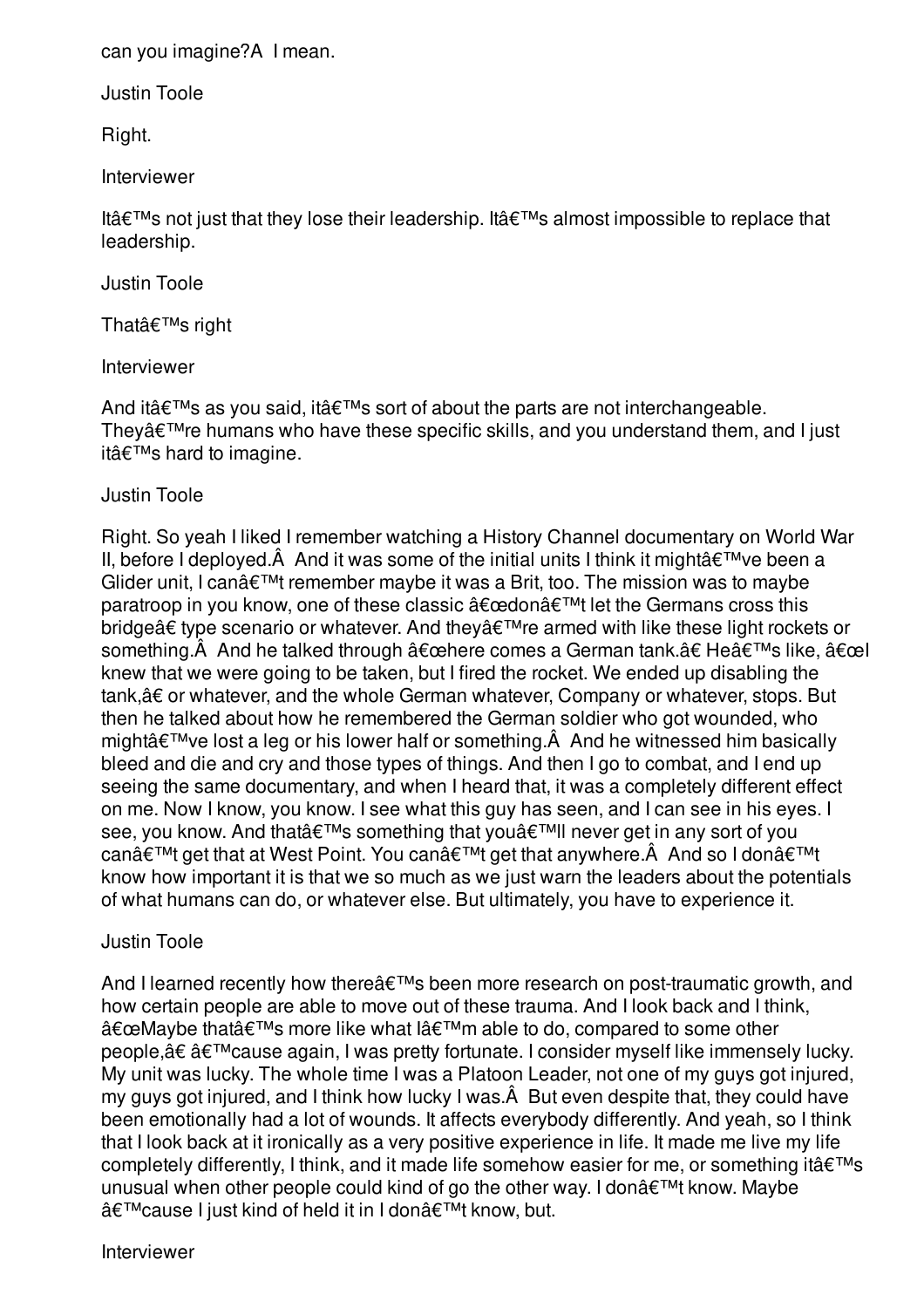Well, or maybe you saw that life was easier compared to war.

Justin Toole

Right.

Interviewer

Maybe you got perspective.

Justin Toole

Yeah, right, sure, you come to America, and you see. I saw a 12 year old boy get I didn $\hat{\mathbf{a}} \in \mathbb{M}$  see him, but we found an IED on another mission. $\hat{A}$  He comes up to us on this little donkey cart. He $\hat{a} \in \mathbb{M}$ s probably 12, 13 years old. $\hat{A}$  He talked to one of my other guys, and they throw him an MRE, one of the packaged meals. They throw him an MRE, "Hey, thanks, guy,†whatever barely speaks English, he's trying. And I say, "What was that all about,†â€™cause l'm watching this happen. He said, "Oh, he says that he's seen some guys, and they think there and IED at such-and-such location, $\hat{a} \epsilon$  or whatever.  $\hat{a} \epsilon \in \Delta$ ll right, cool. $\hat{a} \epsilon \hat{A}$  He goes around the corner and he gets shot in the back. This is a 12 year old boy who spoke to some American troops, and he gets shot in the back. To this day, I don't know if he lived or he died, or whatever else, but this is the place where a 12 year old lives, and he grows. And then coming to the States, and I think,  $â€ceMy God$ , how easy we $â€<sup>TM</sup>ve got it.†And he goes, and all these$ other things just having power and they're human just like us, but it makes you appreciate things, for sure, you know, being an American, for sure.

Interviewer

So it's amazing a lot of what you say really was stuffed into Hurt Locker.

Justin Toole

Right.

Interviewer

You know, a lot of these I mean they.

Justin Toole

It was in Baghdad, right.

Interviewer

Kind of well, the kid who gets killed, and so.

Justin Toole

Mm hmm.

**Reintegration** Interviewer

So when you stopped, when you left Iraq for good, was it hard to readjust? I mean not necessarily post-traumatic stress, but just the fact of like what you a€<sup>™</sup>re saying this kind of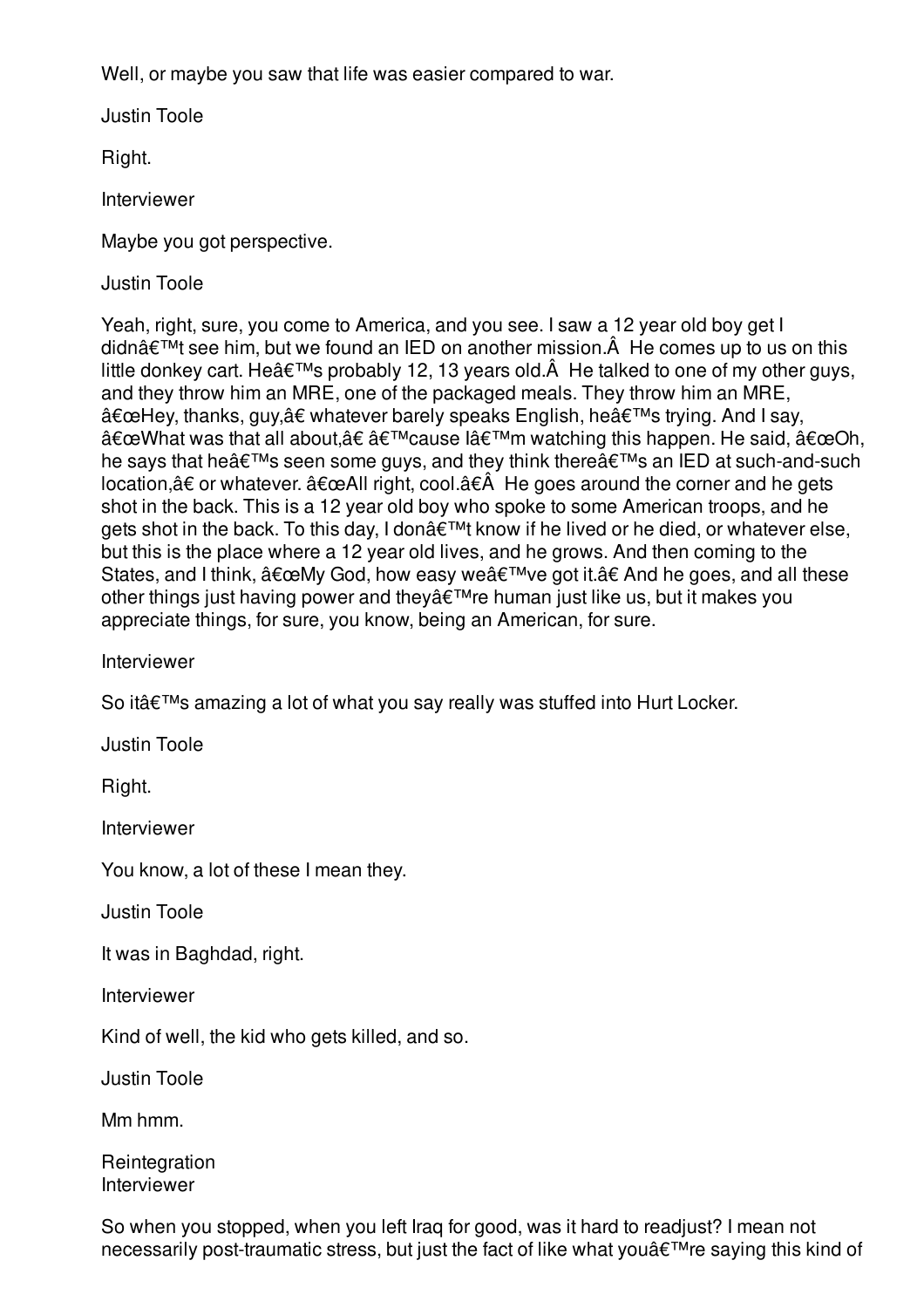unbelievably intense experience, and now you're back to what was it like? I mean you came back to you were married.

## Justin Toole

Right, I was married, no kids at that time. So I did go to R&R, like I said. I got promoted to Captain towards the end. A new Lieutenant took over. Like one quick story. So lâ $\epsilon \tau$ <sup>M</sup>m at home, lâ $\epsilon^{TM}$ m with my wife. Weâ $\epsilon^{TM}$ re going to go to the mountains to go on a vacation, just her and I, we  $\hat{\mathbf{a}} \in \mathbb{M}$  and the going to go do the, you know, have my time. And then I get an email that says some of my soldiers have been wounded, and it was like really, really painful. I couldn $\hat{a} \in \mathbb{M}$  talk to anybody. I was back in the States, so I wasn $\hat{a} \in \mathbb{M}$  with my unit, and all I could think about was that Lieutenant who took over for me, and how I want to wring his neck, you know? Like,  $"Are$  you kidding me?†Like I made it so far incidentally, the guys were fine. I mean, you know, one of them got shot, but it was fine. The other one lost kind of a piece of his leg, but he's probably going to be able to recover. And I went back, and I realized how angry I was at the situation. I found out how happy I was because they did everything that we  $\hat{\mathbf{a}} \in \mathbb{M}$  been training to do, like in the time when something like that would happen.Â So it really made me, again, understand the influence that you have, even when you  $\hat{\mathbf{z}}^{\text{TM}}$  regone, and also how amazing the things the guys do. Like literally putting their bodies on top of other wounded soldiers in the time when they're receiving gunfire heroic acts by any account. Amazing things and it makes you really proud.

## Justin Toole

So when I came back, though, after that, I had a few months, and I was in a Battalion Staff position, so I think that helped me decompress a lot, because it was like I was still there, but I wasn $\hat{a} \in \mathbb{M}$  going out on patrols with them every single day. But I $\hat{a} \in \mathbb{M}$ d still see my soldiers, but lâ $\epsilon^{\text{TM}}$ d hang around the other Lieutenants whoâ $\epsilon^{\text{TM}}$ d been promoted like me, who were working staff positions, so it helped me really I think kind of like as an interim. And then when I got back to the States, it wasn $\hat{a} \in \mathbb{M}$ t usual. But I think I held a lot of stress in, but I don $\hat{a} \in \mathbb{M}$ t think that it was that again, it goes back to I think I somehow was able to grow out of that, or something. This was my low point at some times, but I just kind of came out of it. And so it was a good time to be in. I was kind of upset I couldn $\hat{a} \in \mathbb{M}$ t go directly to school or whatever.Â The Battalion Commander made me hang around the Battalion to do maintenance job or whatever you know I wanted to do my own thing. But at that time, too, I was considering getting out of the service, 'cause my wife wasna €™t too keen on me deploying, and that was kind of tough. I realized at that time, though, I wanted to teach. And we discussed the ability to come to West Point, and so that's absolutely part of the factor why I stayed in the service, too, because I knew this was something I would want to do, and I had the opportunity to get school paid for. What a great opportunity, you know? Go be a Captain getting your salary, go to school again, and then you get to teach people that's what you want to do, right? Well, it is, so go pursue that, so I was pretty fortunate.

## Interviewer

So before I  $\hat{a} \in \mathbb{M}$  cause I do want to talk about that so  $\hat{a} \in \mathbb{M}$ m just wondering, were you able to talk to your wife about the experience of war?  $\hat{a} \in T^{M}$ Cause I know even when  $\hat{a} \in T^{M}$ m well, I like to make documentary films.

Justin Toole

Right.

Interviewer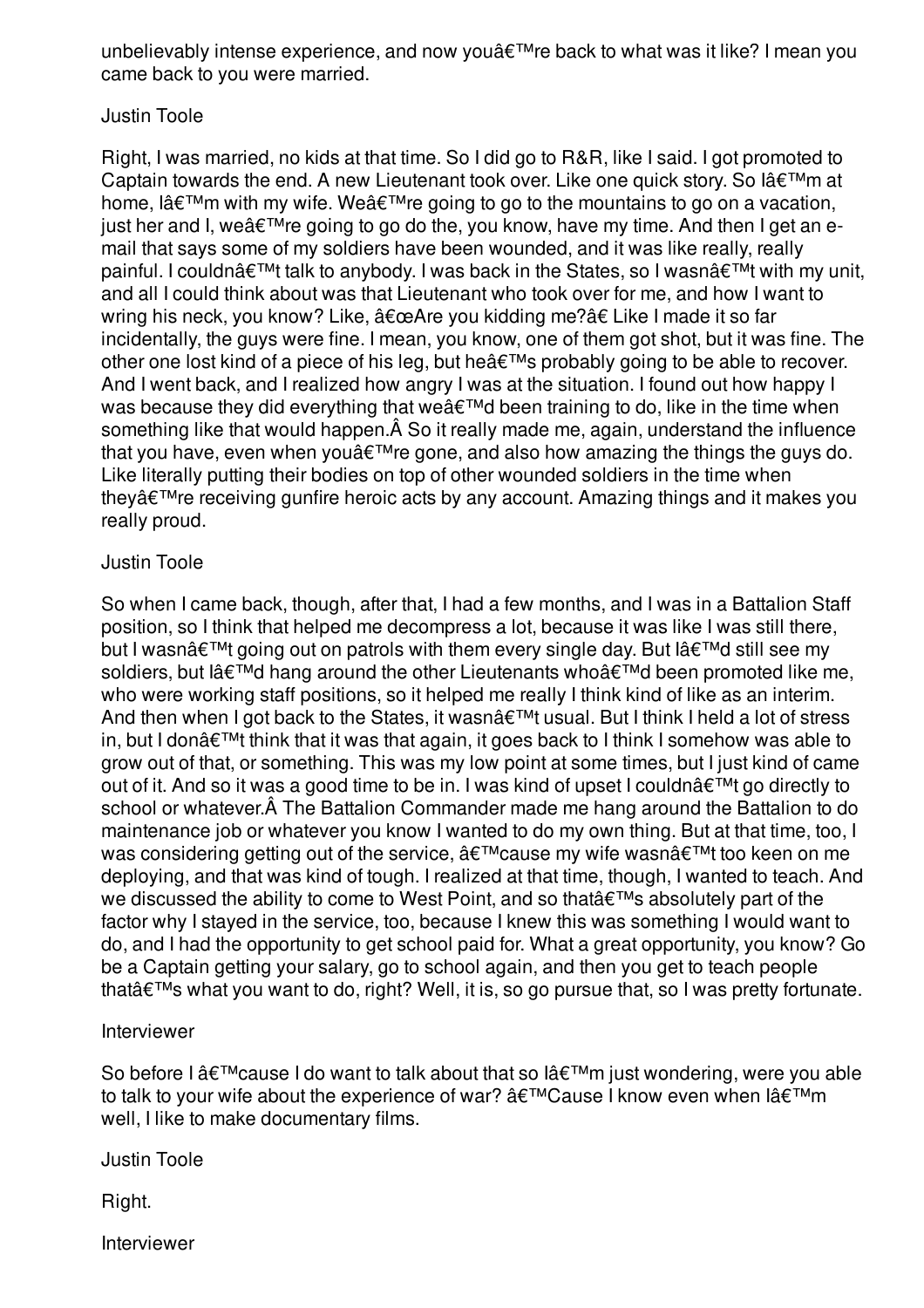And even talking about that with my wife is not always so easy,  $\hat{a} \in \mathbb{M}$  cause it  $\hat{a} \in \mathbb{M}$ s such a totally different world.

Justin Toole

Right.

Interviewer

I mean is that something that you were.

# Justin Toole

You know, to be honest with you, I tell her almost nothing. And it  $\hat{\theta} \in \mathbb{R}^N$  kind of bizarre, 'cause l'm able to tell you, and I don't even know you, right? l'm like, "Oh, here's Dan. I met him 15 seconds. I'm telling him.†But it's not because I donâ€<sup>™</sup>t it's like part of and I think about this a lot. I absolutely do, because I realize I would talk to my friends who were there, and even other people in the Army, without similar experiences at all. And I realize it wasn't because I didn't want them to know, because I think she always wanted me to tell her so that she would make me feel better about it. I only wanted to tell her you know, tell someone else just to tell someone else. And I knew if I told her, she would be more worrisome, and so I never really even to this day, I don $\hat{\mathbf{a}} \in \mathbb{M}$ t understand why I should have to tell her those things. I $\hat{\mathbf{a}} \in \mathbb{M}$ m sure she can get on the internet and watch, and somebody could tell her. And yeah, if she wanted to talk to me about it, I would, and  $I\hat{a} \in T^{M}$ d be candid,  $I\hat{a} \in T^{M}$ d be honest with her, but it's absolutely because you see these things. She e-mails me and says,  $â€æOh, so$ and-so's Platoon,†you know, one of our friends gets hurt, or whatever, and all she knows is he got hurt, and he's a good friend of ours, and she knew him. And some of his soldiers get killed, and she says,  $\hat{a} \in \mathbb{C} \mathbb{W}$ ell, aren $\hat{a} \in \mathbb{M}$ t you doing the same thing?â€ And l'm basically lying to her. I'm like, "No. Yeah, we are, but don't worry.†You know, l'm like and so like she's just different than I am.

## Justin Toole

She inherently worries more than I do, so I felt like I was protecting her by not telling her. because I think, honestly, what she wanted most is me to be okay. And I felt like me telling her wasn't going to make me any better than if I told anyone else. So why not tell someone else and make me feel a little better, and prevent her from the next time I deploy, her thinking nothing other than these horrible stories. But I think we  $\hat{a} \in \mathbb{R}^{n}$ ll talk about it more, as I think it over. I think back to my grandfather, who was in the Battle of the Bulge. He talked to me so little about it, or even when I ask my mom about it, he never told anybody about it. And he would tell funny stories and things here and there, but I know he had some incredible stories. I don $\hat{\mathbf{a}} \in \mathbb{M}$ t think  $\hat{\mathbf{a}} \in \mathbb{M}$ m going to go to my dying grave without having told her anything, but it at  $W$ ll sure make it easier when I get out of the military to tell her,  $\hat{a} \in \mathbb{M}$  cause then I can tell her,  $\hat{a} \in \mathbb{C}$  at is what I $\hat{a} \in \mathbb{M}$ ve done, and I $\hat{a} \in \mathbb{M}$ I tell you whatever you want to know. I just don $\hat{\mathbf{a}} \in \mathbb{M}$  want you to worry about me being in the military.†Because after this job, lâ€<sup>™</sup>m going to go to an Engineer Battalion, probably, be an Operations Officer, and lâ $\epsilon^{TM}$ Il tell her the truth, that lâ $\epsilon^{TM}$ m not going to be on these Platoon missions every day, but you never know. It's just I felt like I was protecting her.

## Interviewer

So you came back, and then you were back at Fort Leonard Wood.

## Justin Toole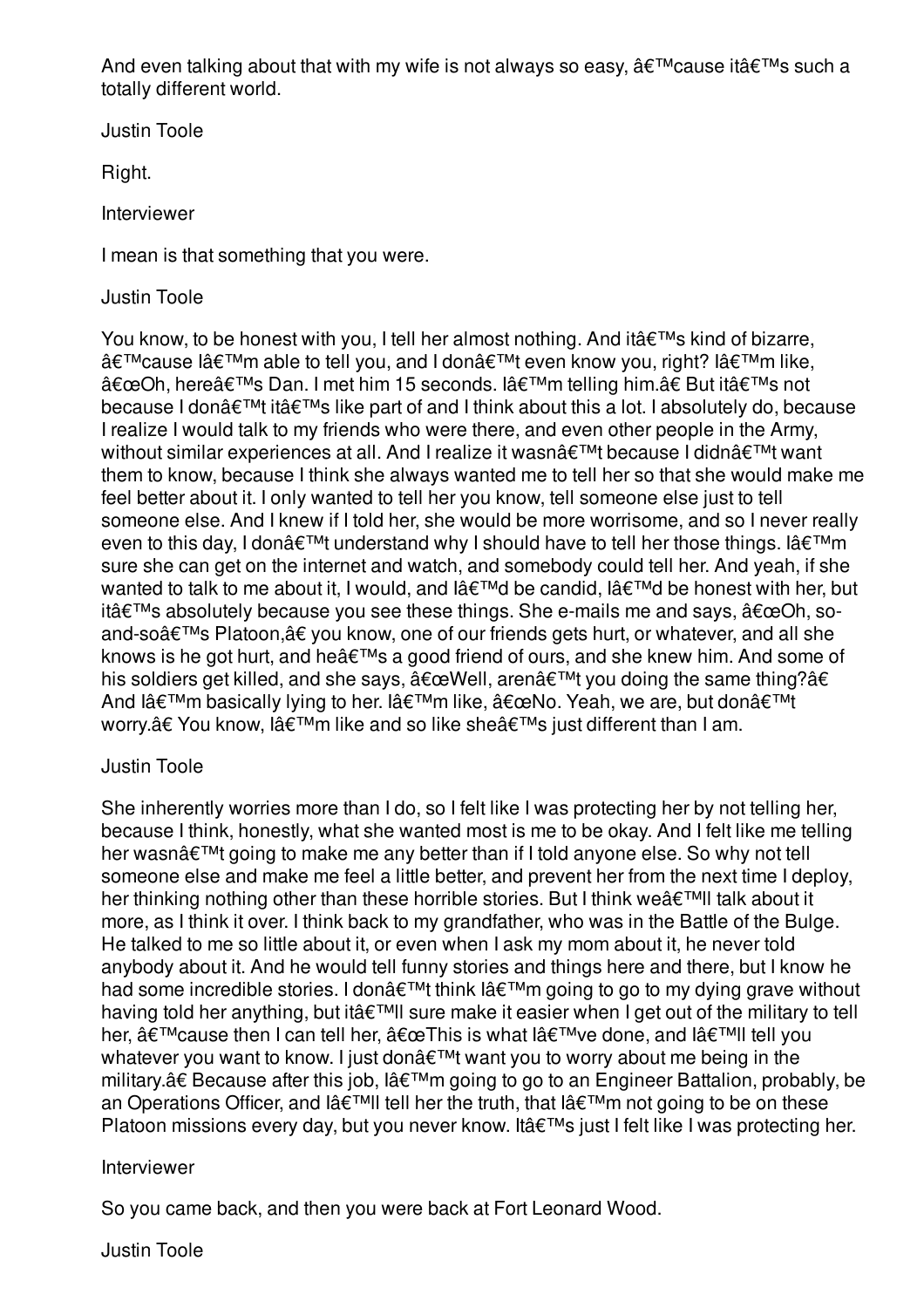Right.

Justin Toole

Right.

Interviewer

Training others who were going to do what you had done, presumably.

# Justin Toole

The Basic Training, sure. I did Captains Career Course school. That was a time in my life where it was not a really good time in my life. Not because of the coming off of the deployment or anything, but my wife got pregnant, and that was good, and then we found out that our child was going to have a disease called cystic fibrosis. And so that changed everything again. It was like,  $â€ceHmm I$  thought I knew what I wanted to do.†Now I'm saying, "Well, I'm glad I'm staying in the Army 'cause I have medical care for this child.†But it was like I wasnâ€<sup>™</sup>t in a really comfortable spot. I felt like the people I met at the school weren $\hat{a} \in \mathbb{M}$ t really not that they weren $\hat{a} \in \mathbb{M}$ t sincere. I iust felt like I couldn $\hat{a} \in \mathbb{M}$ t get as close to them as maybe like other units or something. But so I talked to my Branch Manager, the person who's going to assign me, and I said, "l want to go home to Georgia. You have anything at Benning?†He said, "l can get you a command here at one of these training units.†I jumped on it. I said, "lâ€<sup>™II</sup>l stay here in Missouri,†â€™cause I was comfortable at the time. And so I started she had the baby, right, and a couple weeks after I had my first child, I took command, so it was a really stressful time. And these training units, it's not as glorious. Like anybody who would tell you if you want to be a Brigade, a Battalion Commander, you want to go off if this is your hope in life, this is the last place you  $\hat{\theta} \in \mathbb{M}$  want to be. I  $\hat{\theta} \in \mathbb{M}$  not saying it  $\hat{\theta} \in \mathbb{M}$  s a career-ender for a Commander, but you want to go to a regular unit. You want to go to Engineer, do these things. And I was like,  $\hat{a} \in \Omega$  and I was happy to take this, because at the time in my life, that  $\hat{\mathbf{a}} \in \mathbb{R}^{T M}$ s what I wanted to do.

# Justin Toole

So I thought it was going to be kind of easy compared to these other jobs, and then I realized I put it a lot on myself, but you work six days a week,  $\hat{a} \in \mathbb{M}$ cause you train Monday through Saturday. You don't get holidays off 'cause you train through holidays. When I got there, we were like 75% staff of my Drill Sergeants. My First Sergeant wasnâ€<sup>™</sup>t there yet. I didnâ€<sup>™</sup>t have a XO. And I'm doing everything it was insane. I worked more in that first six months probably as much as I did probably almost on a deployment almost. And I had a brand new baby. I can't imagine I think back on how I didnâ€<sup>™</sup>t even know my daughter. Even though they don't do much at that age, I was working incredibly hard. It was really tough, dealing with soldiers doing ridiculously stupid things, like going AWOL, reporting that they  $\hat{\mathbf{a}} \in \mathbb{R}^{T}$  been kidnapped. I mean at the hand grenade range you're like worried that somebody it goes on and on. And not just like the stupid stuff like someone sneaking in a candy bar, but like things that took a lot of my time.

# Justin Toole

It was really tough, so I kind of didn $\hat{\mathbf{a}} \in \mathbb{M}$  appreciate that job, to be honest with you. I look back, and I was like,  $\hat{a} \in \mathbb{C}$ Man, if I was doing myself a favor, it probably would $\hat{a} \in \mathbb{M}$ ve been better to go get stationed at Fort Campbell and been deployed the whole time than this.â€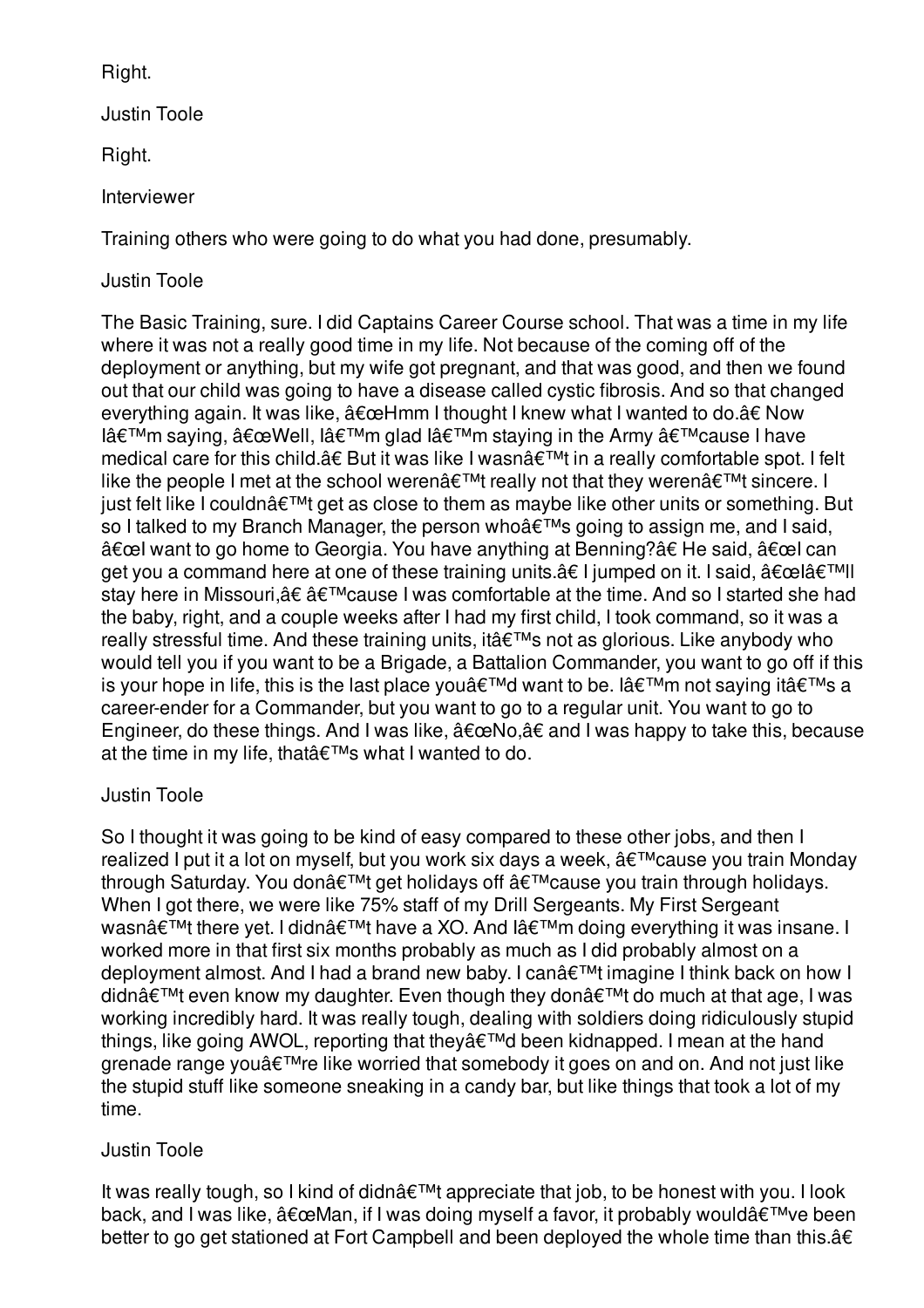I'd have probably been happier, I don't know, but. But yeah, it did put things in perspective in terms of I found out there why I love the Army so much now, and that  $\hat{\mathbf{a}} \in \mathbb{M}$ s because you get to meet all these different people from all over the United States, but also all over the world. And I don't know what it is about that. I just love learning about like human nature, like different people. And so in every class of 200 plus new trainees, you rest assured that 35 of the 50 states have been covered. You  $\hat{a} \in \mathbb{R}^N$  ve got men and women. You $\hat{\mathcal{A}} \in \mathbb{R}^m$  ve got guys who want to do all sorts of different jobs in the Army, all sorts of different backgrounds, all sorts of different ages. And I just thought it was really cool. I really enjoyed talking to them when we went out in the field here and there, and learning about them. And yes, and these are the ones who are eventually going to go on to units and be soldiers for that next Platoon Leader, and I knew that. It was kind of cool, I thought, to show them. I always felt like it was my responsibility too,  $\hat{a} \in \mathbb{M}$  cause I was basically the only officer there, to kind of give them a good impression of an officer, you know what I mean? Not just some figurehead, somebody to be scared of that you have to go talk to, but to actually show them that I was human, too. Set a good example.

### Interviewer

So did the guys go AWOL  $\hat{a} \in \mathbb{M}$  cause they were just clueless, or was it  $\hat{a} \in \mathbb{M}$  cause they didn $\hat{\mathbf{a}} \in \mathbb{M}$ t like it, or was it nothing?

Justin Toole

You $\hat{a} \in \text{TM}$ d have to ask them.

Interviewer

Okay.

Justin Toole

They $\hat{a} \in T^M$ re the ones who always just have trouble to reach their doorstep.  $\hat{A}$  They $\hat{a} \in T^M$ re the same one who bad things always happen to them, and honestly, sometimes you ask yourself, maybe these people put themselves in the situations, on purpose or not, I don $\hat{\mathbf{\alpha}} \in \mathbb{R}^{m}$ t know.  $\hat{\mathbf{A}}$  But yeah, if they went AWOL and they never came back, that was an easy open and closed case, because you just filled out some forms and said,  $\hat{a} \in \text{ceHey},$ when a police officer pulls you over, you're going to be thrown in jail, and I actually don't ever have to see you again.â€Â

Interviewer

If they went AWOL and they came back, you had to deal with it, so you wanted them to stay gone, you know. But this was the time where the pendulum swings. We need soldiers, and so it at  $T^M$ s more important that we have very low attrition rates through these training events. And if the pendulum swings the other way, and we don $\hat{\mathbf{a}} \in \mathbb{M}$ t need as many people, then it becomes easier to discharge from the Army. But they $\hat{a} \in \mathbb{R}^N$ re discharging a lot of people from the Army, these new soldiers. And of course, any Commander in that position would people who just want to quit. I mean you can't you try your best sometimes, but I was always of the mentality that if you get there, and you can $\hat{a} \in \mathbb{M}$ t deal with these stresses at this Basic Training and albeit, it  $\hat{\mathbf{a}} \in \mathbb{M}$ s stressful. If you can $\hat{\mathbf{a}} \in \mathbb{M}$ t deal with that, something a€<sup>TM</sup>s telling. And you can talk someone into staying, probably, but I kind of am concerned that that person who you keep in l'd like to see their career path, and where they go. You know what I mean? All these marginal people who barely get through these training events, let  $\hat{\mathbf{a}} \in \mathbb{R}^{T}$  track them in a documentary and see what they  $\hat{\mathbf{a}} \in \mathbb{R}^{T}$  ve done. And  $I\hat{a} \in I^M$ ve of course suspected maybe not nearly the things that everyone else, who was just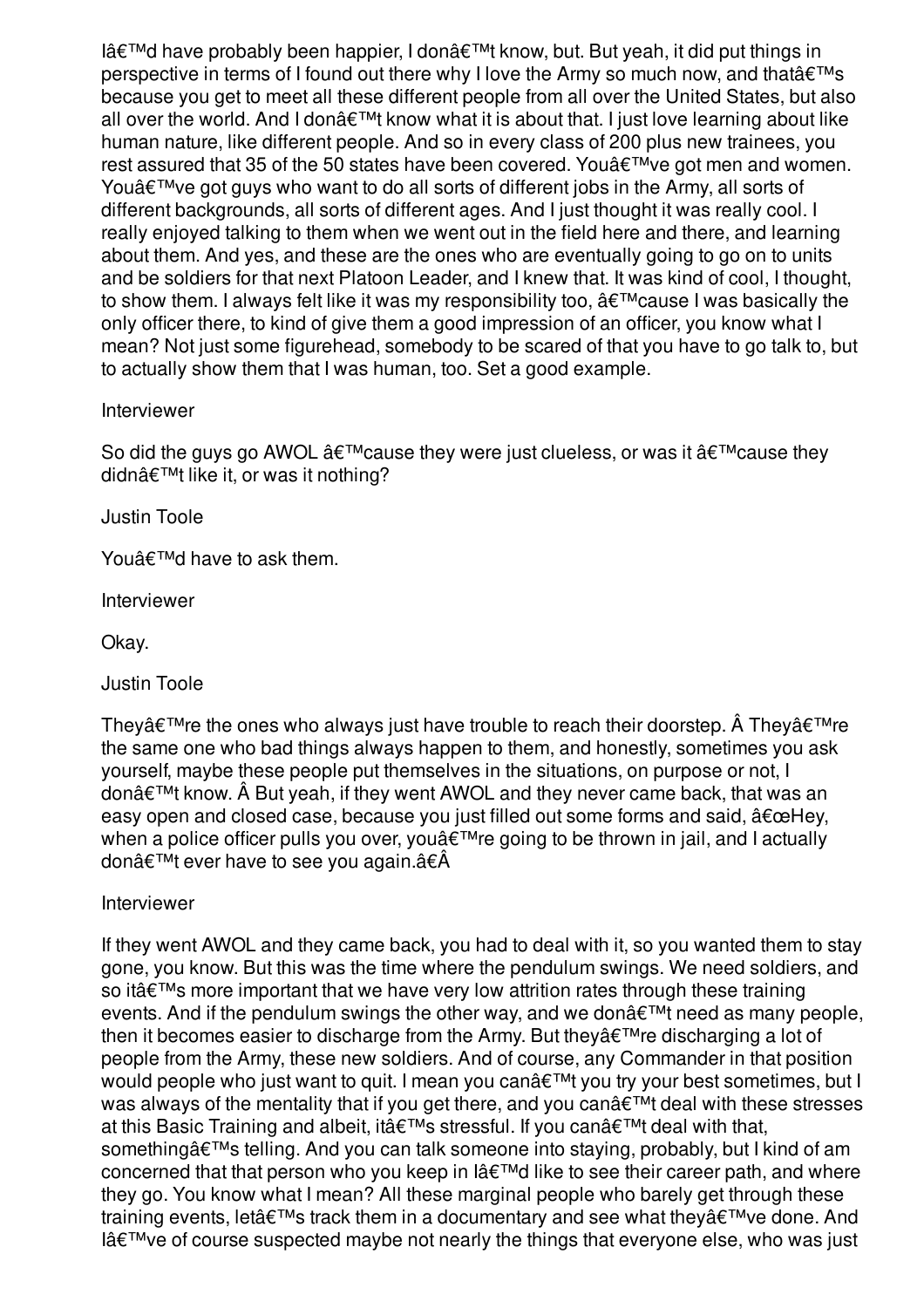disciplined enough to suck it up, or be tough, or help their teammate out, and things like that. So yeah, but funny stories by the end of it, it got easier. I never did get an XO. I mean we just didn $\hat{a} \in \mathbb{M}$ t have the personnel. So I did a lot of the administrative work. I worked extremely hard. It took a lot of time out of my life, so.

Interviewer

Sounds very hard, actually.

Justin Toole

Yeah. I didn't have anybody else to worry about. It's different, though. It's stress in a different way. You know you talk about stress I probably felt more stress in that position, but maybe I shouldn't have been as stressed, right? I should've said like, "Hey,†put it back into perspective, like I said before. I felt like I was a Platoon Leader doing these things I wasn't even that stressed, you know? And now l'm having to deal with someone who  $\hat{\mathbf{a}} \in \mathbb{R}^{T}$  getting punished or something because they  $\hat{\mathbf{a}} \in \mathbb{R}^{T}$  ve done these ridiculous things. The list goes on and on, and  $I \lor \neg \mathbb{R}^m$  worried about that maybe I shouldn't have been.

Interviewer

You don't like administrative work, per se.

Justin Toole

I think that $\hat{a} \in \mathbb{M}$ s it. Yeah, I did like being out in the field, that $\hat{a} \in \mathbb{M}$ s for sure. That was a good job, as a Commander. As an Officer in general, you don't get to you move through these gates as a Platoon Leader, Commander, whatever, and then you quickly realize you $\hat{a} \in \mathbb{M}$ re relegated to some sort of administrative job.  $\hat{A}$  And so this was a way to actually be out there with troops a lot longer, and maybe that  $\hat{\theta} \in \mathbb{R}^{m}$  why I like this job so much,  $\hat{a} \in I^{M}$ cause I $\hat{a} \in I^{M}$ m with cadets all day, you know? It $\hat{a} \in I^{M}$ s good. It $\hat{a} \in I^{M}$ s refreshing.

Interviewer

Good. So you reminded me of something else I wanted to ask you, which was did you have women in your Platoon in Iraq?

Justin Toole

No.

Interviewer

You didn't.

Justin Toole

No. At that time you could there was female Medics in my Battalion. In fact, one of the Platoons that we replaced, I remember them having a female Medic. And of course, other female personnel throughout the Battalion, but on these missions that I was on, it was only male. But there was females out there, occasionally you'd see them, doing the job, so to speak, as anyone else. Absolutely a female could $\hat{a} \in \mathbb{N}$  ve done some of the things that we were doing. Absolutely.

Interviewer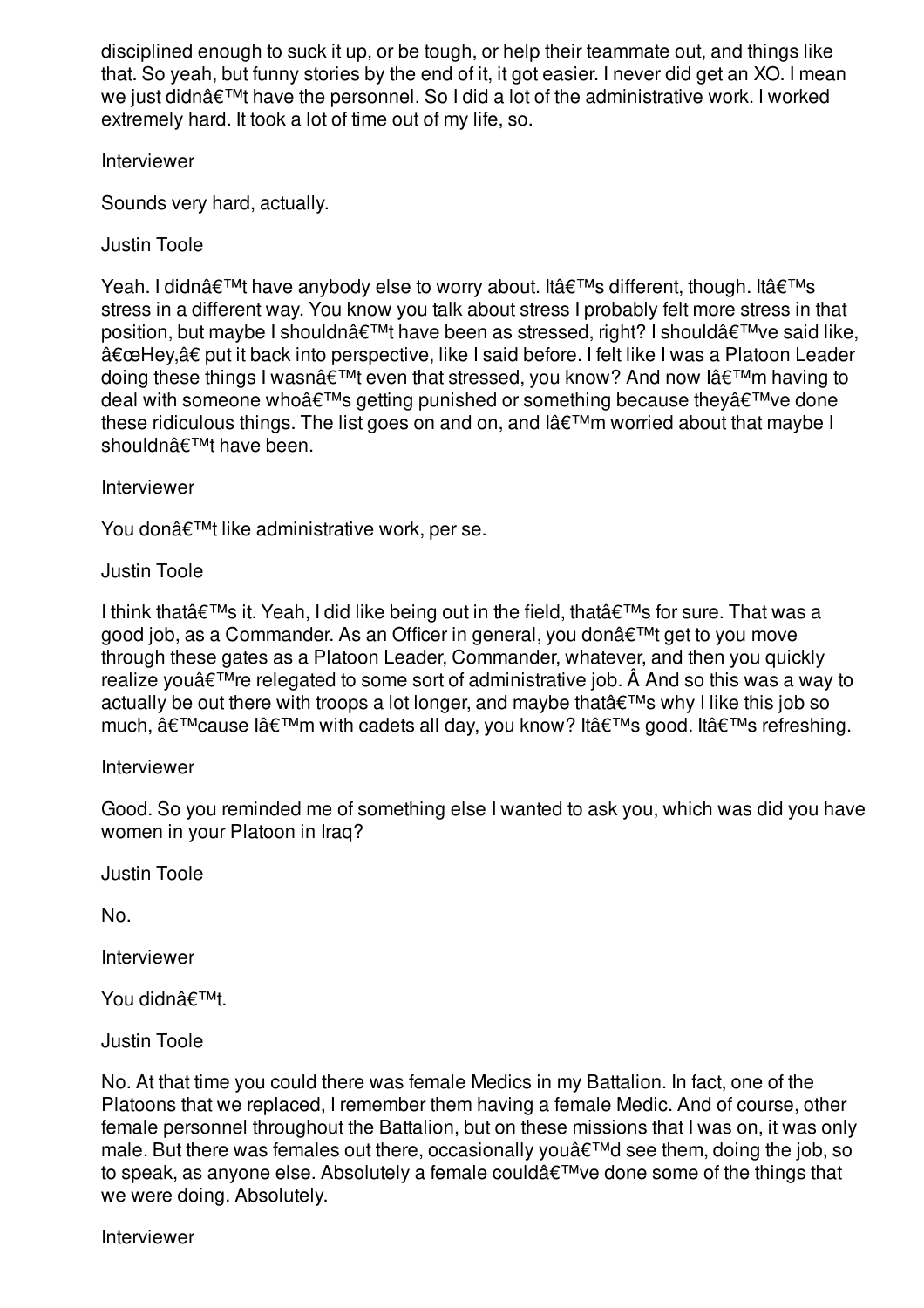So I interviewed a woman who was on one of these ordnance decommission, whatever the.

Justin Toole

Right, EOD teams, right.

Interviewer

In Afghanistan, so. So then you went and got two master $\hat{a} \in \mathbb{M}$ s degrees.

Justin Toole

Right.  $\hat{A}$  Right. I got a master $\hat{a} \in \mathbb{M}$ s degree when I was at school at Fort Leonard Wood.

Interviewer

Right.

Interviewer

And then you did this chemistry degree.

Justin Toole

Right.

Interviewer

So that  $\hat{\epsilon}$ <sup>TM</sup>s just going to school, right?

Justin Toole

Right.

Interviewer

You moved back to Georgia, and.

Justin Toole

Right. That was a great time in my life. That was the last two years I was at Athens, Georgia, not even wearing the uniform every day, going to classes initially, but then doing research in a research lab, working on a thesis. And then getting paid the whole time, living on the economy living it was great.

## Interviewer

So what is your thesis what is "Reducing Uncertainties in Aerosol Optical Properties Using Cavity Ring Down Spectroscopy?â€

## Justin Toole

To the layman, spectroscopy is I guess probing using light in this case, it was with a laser to learn about particles in the air. So aerosols affect how sunlight reaches us down here on Earth. Imagine like all the a volcano erupts or something, and there $\hat{a} \in \mathbb{M}$ s aerosol, these particles, these small things that are really hard to see. Some of them, really, individually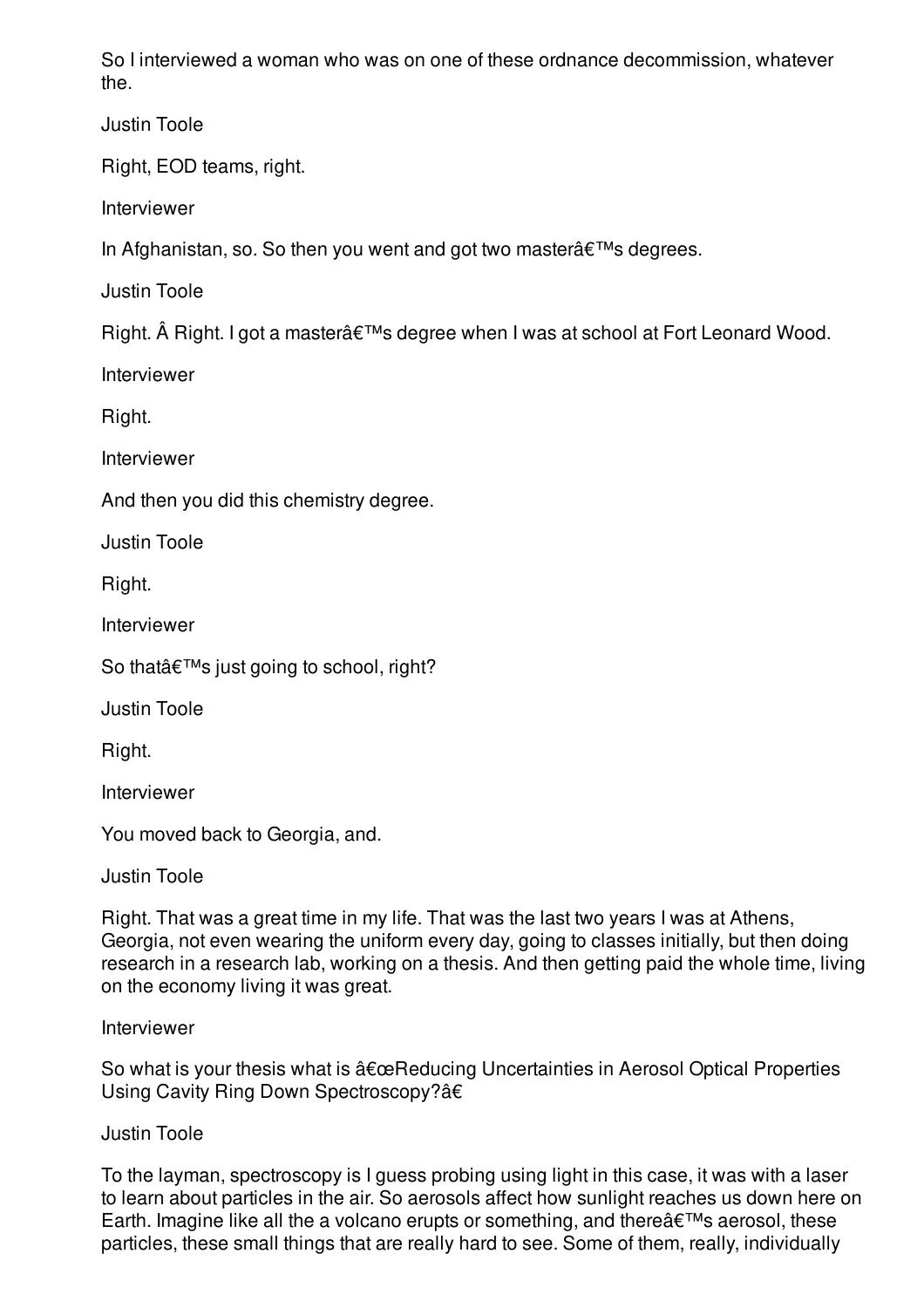you could never see, but they affect how the sunlight reaches Earth, and that affects things like climate models, the impact. So car soot and things like that, industrial soot goes up in the atmosphere. Some of it actually reduces the amount of warming, actually, because it scatters the light more. And some of it increases the warming, and so there  $\hat{a} \in \mathbb{M}$ s a large uncertainty on these things, so scientists make claims about how well they know certain things. I get fulfillment in searching for these truths and not listening to what other people tell me, and finding out scientifically what  $\hat{\mathbf{a}} \in \mathbb{M}$ s happening. So I set up a new instrument to help measure with better certainty a certain type of liquid particles. That  $\hat{\theta} \in \mathbb{R}^N$  essentially it. So I worked on just kind of improving a system that had been done. It was fun. I enjoyed it. I can see myself being a research scientist or something, if I could have a dream job it  $\hat{\mathbf{a}} \in \mathbb{N}$ s fun to me.

Interviewer

You could probably have that dream job.

Justin Toole

Yeah.

Interviewer

Are you thinking about getting a PhD at some point?

Justin Toole

Right. I will get a PhD at some point, yeah, absolutely.

Interviewer

Do you know what you'II study?

Justin Toole

It'II be chemistry again. It's the specifics I'm not sure. When I say "will,â€ it's not like anyone's told me I can now. It's just I know that's what I'm going to do. That's my goal, and l'll get to it, so hopefully l'll consider applying to teach here again. A lot of people come back to West Point as a second-time rotator, get a PhD, and then stay for some years. Some of them are indefinitely staying here as Academy Professors. I don't know, good or bad, if I really prefer that. But I'm definitely going to get a PhD,  $\hat{a} \in \mathbb{M}$  cause I know after I get out of the service that I want to teach. And so I think to open certain doors, you need to have a PhD to teach at a lot of universities, or even small colleges. So lâ $\epsilon^{\text{TM}}$ m going to pursue that. Itâ $\epsilon^{\text{TM}}$ ll be chemistry for sure. My old advisor really wants me to come back to work for him because  $I \triangleleft \in \mathbb{N}^m$ m free. It didn $\hat{\mathbf{\alpha}} \in \mathbb{M}$ t cost him a dime, and I got a lot of work done it $\hat{\mathbf{\alpha}} \in \mathbb{M}$ s good for him. But he was a great guy, so it's going to be a hard decision. I chose that school, too, because it's in a lot of research programs.

## Justin Toole

I hope you $\hat{\mathcal{A}} \in \mathbb{R}^m$  see this thing, like I really care about people. I care about the human. You go to other big schools like I remember going to Georgia Tech, and they accepted me and said,  $\hat{a} \in \text{ceHeV}$ , why don $\hat{a} \in \text{meV}$  you come on down? You can come here and get it.†And by all standards in terms of whoever reviews these chemistry rankings, it was a  $\hat{a} \in \text{cebetter}$ school.†But you see the people who go there, and they go there more for other kind of reasons than the fact that they get any sort of fulfillment out of going there. And I went to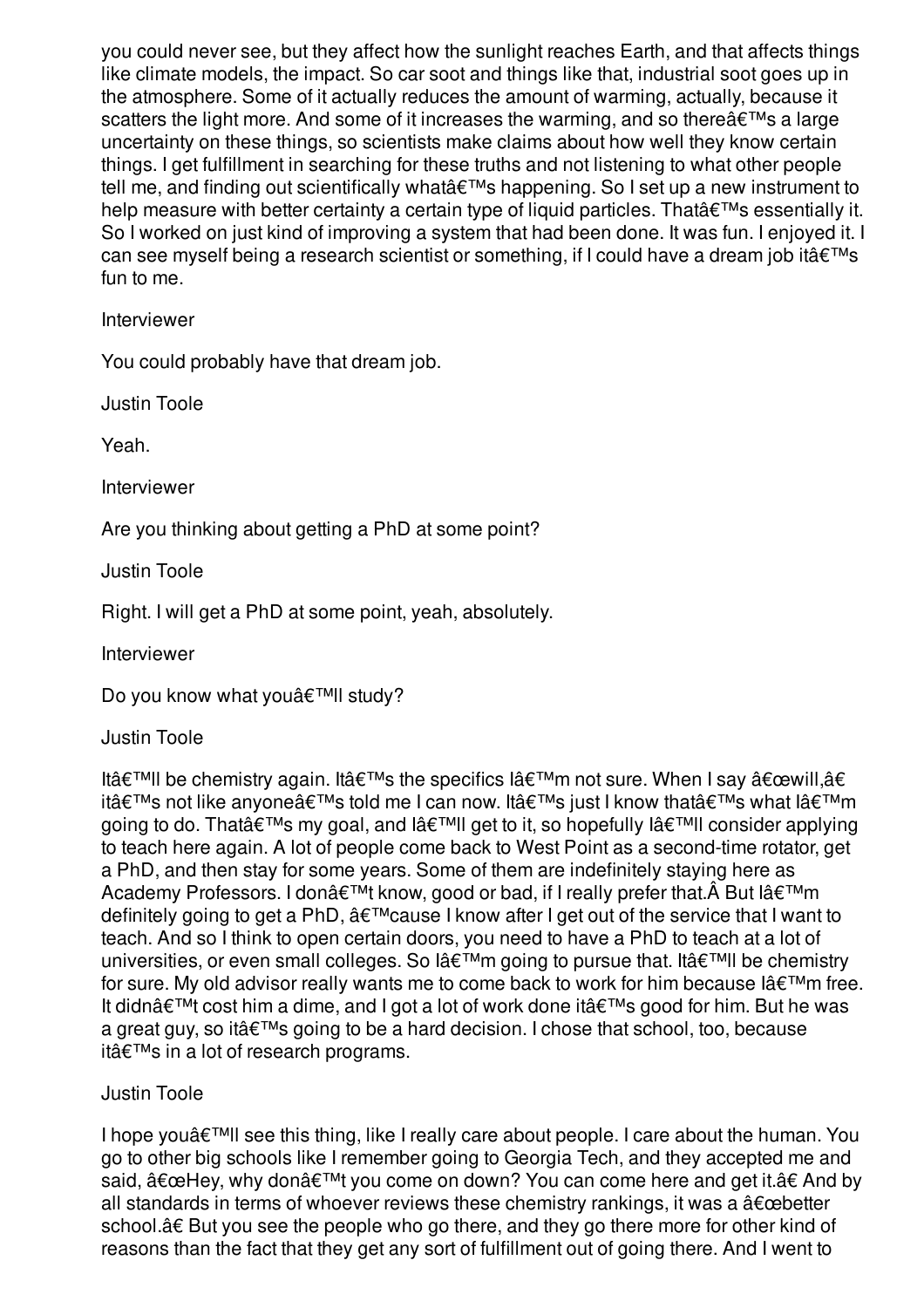the University of Georgia, and I realized really quickly that these advisors will actually talk to you. They care about you. Not all of them, necessarily, but especially the one I worked for. That $\hat{a} \in \mathbb{M}$ s where  $\hat{a} \in \mathbb{M}$ m going to go to get my PhD, wherever I can find something that fits in well with me, where I can work for or with somebody who really cares about me, and is not using me as a tool, right?

### Interviewer

So is part of your interest in science at this point animated by climate change, since you mentioned that, or.

Justin Toole

Not particularly.

Interviewer

Itâ€<sup>™</sup>s not.

Justin Toole

No.

Interviewer

It just happens to be one of the.

Justin Toole

Right.

Interviewer

Applications of this.

Justin Toole

I like I $a \in \mathbb{M}$ m kind of argumentative in some regards, so I $a \in \mathbb{M}$ m going to find a problem that people seem to not agree with. And I like to provide clarity scientifically,  $\hat{a} \in \mathbb{M}$  cause I feel like these observations that scientists often make are hopefully absolute, or at least give some sort of clarity to the situation. So l'd find fulfillment in just researching anything that we didn $\hat{\mathbf{a}} \in \mathbb{M}$  understand, absolutely. It would probably be a physical chemistry type problem like that, as opposed to like an organic one,  $\hat{a} \in \mathbb{M}$  cause I don $\hat{a} \in \mathbb{M}$  really enjoy that aspect of chemistry as much. But we $\hat{a} \in T^M$ Il see. It would be easier to go back into that type of a research group, because I have a couple years of experience dealing with the terminology, but  $I\hat{a} \in T^{M}d$  have no hesitation to go somewhere else and do something completely different. Maybe that's why I like research if it stays new, then I can do it.

Interviewer

Mm-hmm. So when did you come to West Point?

Justin Toole

This May I arrived. I started teaching in August. So l've taught one semester of general chemistry, and l'm just starting the second semester.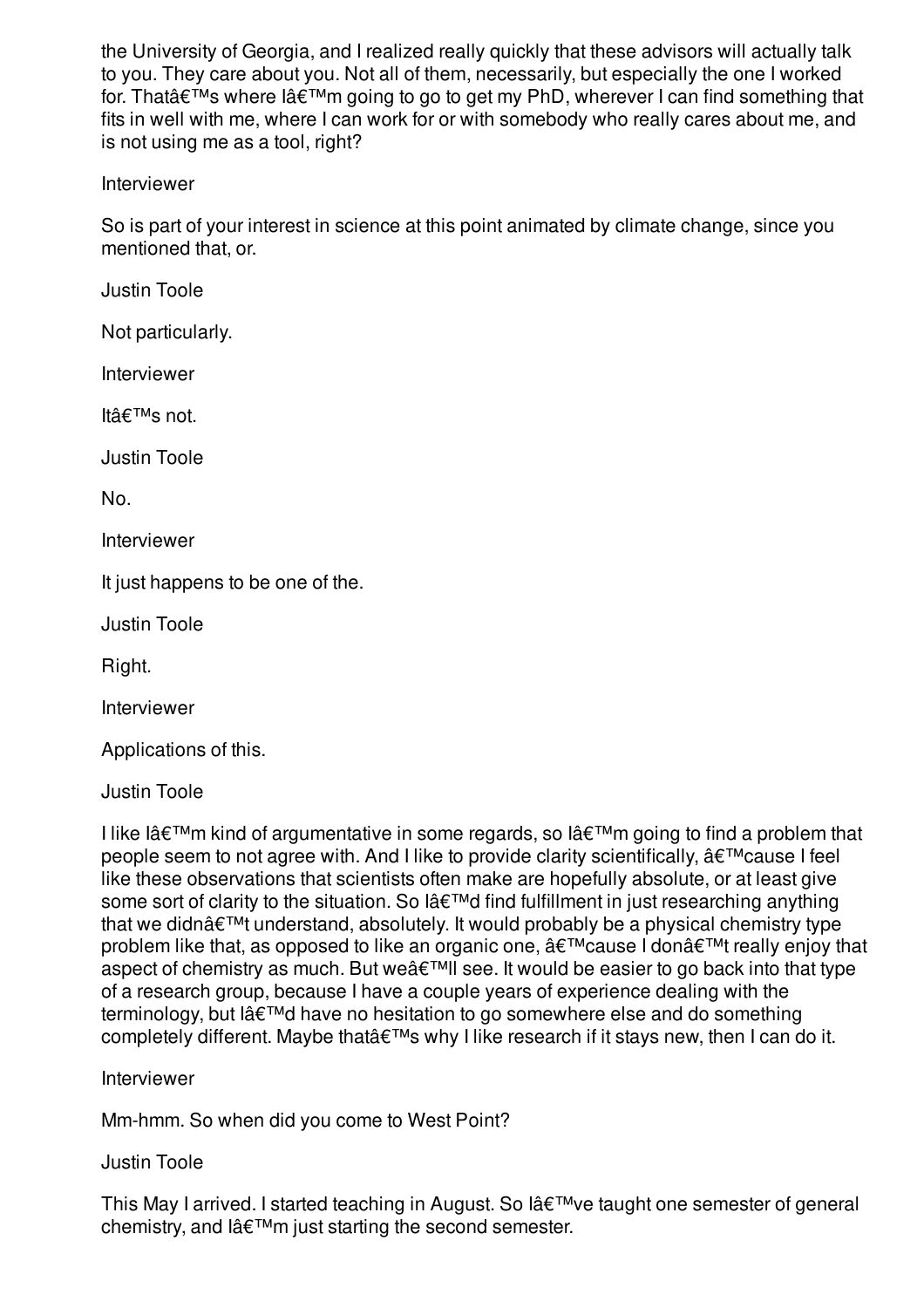Interviewer

And you like it?

Justin Toole

Absolutely. It at  $W$ s great. It at  $W$ s a great opportunity, again, seeing the cadets every day.

Interviewer

So are you seeing mostly plebes, or.

Justin Toole

Yes.

Justin Toole

Yes, the plebes take chemistry. Some are yearlings, the sophomores, you know, and they are the ones who either elected to do it, or they  $\hat{\mathcal{A}} \in \mathbb{R}^{n}$  are usually often foreign language majors, so they kind of change up their schedule. But by and large, they  $\hat{\mathbf{a}} \in \mathbb{R}^{m}$  re all plebes, which is interesting. You know 18 year olds sometimes I ask myself,  $"How can you do$ that,†and l'm thinking, "They're 18,†maybe. I try to tell them stories about how I was, how horrible of a student. I was a horrible student in college, too lâ $\epsilon^{\text{TM}}$ ll tell you that much. As much as I enjoy learning things, and I see myself as kind of a lifelong learner, I didn $\hat{\mathbf{a}} \in \mathbb{M}$ take my grades very seriously at all. That didn $\hat{\mathbf{a}} \in \mathbb{M}$ t come to a head till I was applying to graduate school, and somebody asked me about one of my grades, and I took it personally. And they said,  $\hat{a} \in \mathbb{C}$ Hey, well, you have these good test scores.

## Justin Toole

But you got this grade back in 1999, a€ and I was like,  $\hat{a} \in \Omega$  are you kidding me? Did I mention that I want to teach chemistry at West Point, and this is what  $\hat{a} \in \text{TMve done?}$ "l've been in the Army, l've worked these jobs, and this is what l†and I realized like I really was selling myself short. So I tell these cadets now,  $\hat{a} \in \mathbb{C}$ You $\hat{a} \in \mathbb{N}$ ve got all and some of you have a lot of potential. You a€™re selling yourself short. And though you might not see it now, 15 years from now it might come back, so just keep that in mind. $â€$  But again, you get to meet people from all over the country, right, so that $â€$ ™s cool. And I know almost none of them are going to be chemistry majors, and that  $\hat{\mathbf{a}} \in \mathbb{N}$ s fine with me. I try to set a good example, make them interested, make them understand that even if they don $\hat{a} \in \mathbb{M}$  get a degree in this, they have to understand, have to get these skills of problem solving. Of reading between the lines when they see these scientific they read the paper, and this doctor of fish tells you how fish are being killed in the Hudson. And to really say,  $\hat{a} \in \text{ceLet} \hat{a} \in \text{TMs}$  read into what $\hat{a} \in \text{TMs}$  being said here, and what do they know. Where $\hat{\mathbf{a}} \in \mathbb{M}$ s the data? Where are the facts? That $\hat{\mathbf{a}} \in \mathbb{M}$ s where the answer $\hat{\mathbf{a}} \in \mathbb{M}$ s at. Otherwise you're just relying on your own supposition you're just feeling comfortable with whatever you thought in the first place.â€ So I think they hopefully are getting that out of the class, whether they become a chemist or not.

## Interviewer

So you mentioned that having an advisor that you could actually have a relationship with was important to you. I don't really know that much about how things work here. My wife teaches at Columbia, actually she's a literature person. Â Do you have those kind of relationships, those kind of mentor mentee relationships with the plebes, or is it not.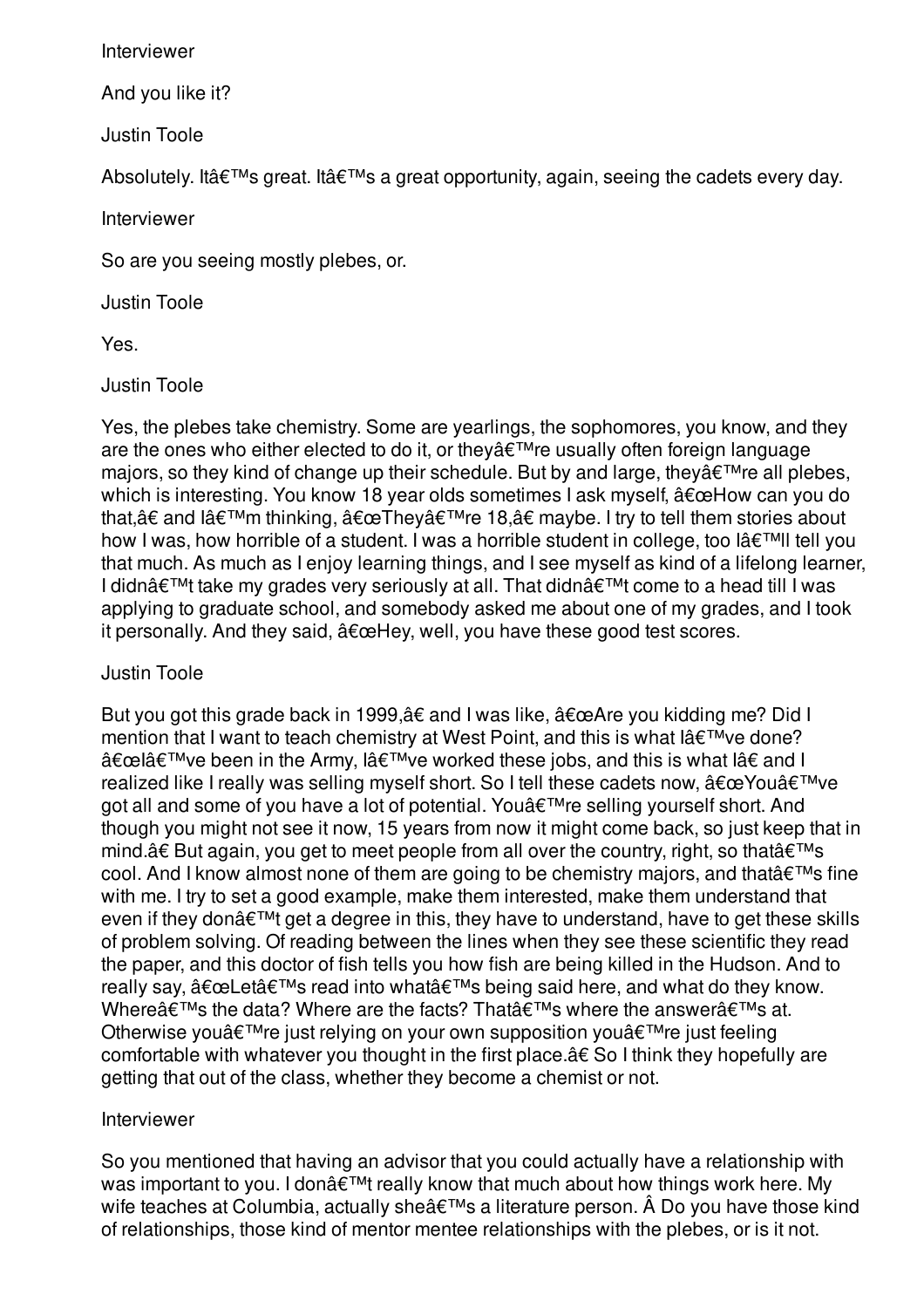### Interviewer

Right.

### Interviewer

â€<sup>™</sup>Cause you seem to have that ability to care, and to reach out, and stuff like that. Has that been an aspect of the job here?

## Justin Toole

Not particularly. I sponsor you know, you drop your name in the hat and say,  $\hat{a} \in \infty$  want to be a sponsor for the new plebes,â€ and so I have some that I sponsor. So really, in that regard, l'm doing that with them. In terms of the class, not so much, because I honestly feel like you know, someone told me the cadet time is one of the most fought-over resources, second only to like oil and diamonds maybe like their schedules are very packed, and so they just honestly don't have that much time. So I use the classroom as an opportunity to develop them for things outside of the classroom, but I really don $\hat{a} \in \mathbb{M}$ t get to know them too terribly much, unless you spend time with them outside of the classroom. Because I only have this block of time is 80 minutes to cover some complicated things, maybe, and so unless they have a passion for chemistry, which again, very few of them do, I don't speak to them much outside of the classroom. But I do, the ones I sponsor, I love having them up to my house, and talking to them about things that l've experienced just letting them take a break from Castle Grayskull over here, you know.Â Especially this time of year it  $\hat{a} \in T^M$ s like all you see is this stone. It  $\hat{a} \in T^M$ s gray, it  $\hat{a} \in T^M$ s foggy. All they see is in. I can see the out they can $\hat{\mathbf{a}} \in \mathbb{M}$  see that yet. They just look in and they keep their head down. They wear their wool pants and they drive on, so maybe just making them laugh every now and then is good enough for me in class.

Interviewer

Right. And you mentioned where you  $\hat{\epsilon}^{\text{TM}}$ re going to probably go next, after the West Point. Where will that be?

## Justin Toole

I don $\hat{\mathbf{a}} \in \mathbb{M}$ t know specifically. It $\hat{\mathbf{a}} \in \mathbb{M}$ ll be in two and a half years, so it $\hat{\mathbf{a}} \in \mathbb{M}$ ll be an Engineer Battalion. Iâ€<sup>™</sup>ll be probably an Operations Officer for an Engineer Battalion. And so six months out, they say, l'll find out we'll see. But l'll go back to Mother Army, so she can have her way with me. But as an Engineer, I could be at a Construction unit, or a Route Clearance unit. Now there  $\hat{\mathbf{a}} \in \mathbb{M}$ s actually fielded equipment that I was using in Iraq in 2005, updated, modified. But there  $\hat{\mathbf{a}} \in \mathbb{R}^{T M}$ s actually now Army units that have the mission of purely route clearance. Before, we didn $\hat{\mathbf{a}} \in \mathbb{M}$ t train on that with that equipment, 'cause it didn't exist at that time. I could go to Combat Engineer, like kind of a Light Engineer unit. There's lots of different places I could go. It'll mostly be based on the availability, and who needs, what slots need to be filled.

## Interviewer

It doesn $\hat{a} \in T^M$ t look like we $\hat{a} \in T^M$ ll be too active. $\hat{A}$ 

Justin Toole

Weâ€<sup>™</sup>ll see.

Interviewer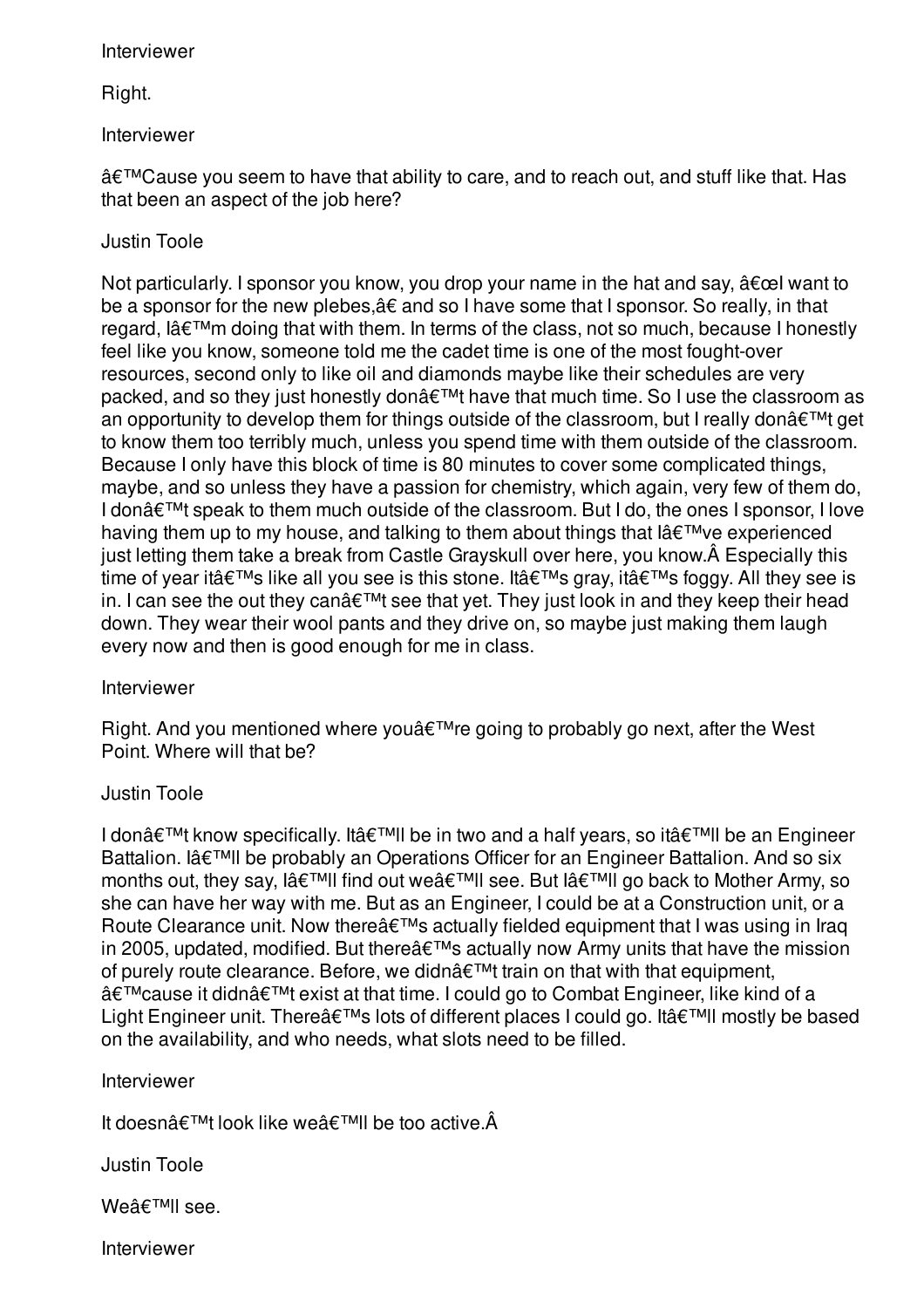I mean you never know.

Justin Toole

You never know, right.

Interviewer

Right.

Justin Toole

Right. I haven't been deployed. See, l've done one deployment. I consider myself fortunate in that regard. Mostly has to do with the fact that I took command of a training unit, so you stay in the United States. But most anybody else who's been in the Army as long as I have, eight plus years, is at least on two deployments. Some of the friends I know have been three or more. So l'm on a list where you're absolutely looked at based on how long it  $\hat{a} \in \mathbb{M}$ s been since you last deployed, so there will be contingencies.  $\hat{A}$  There will be deployments out there which I will be discussing with my Branch Manager at that time because he's obviously going to prioritize someone like me who hasn't been deployed in as many years to go. So that might limit my decision. I just hope I don't go to a kind of an individual type deployment, tasking. I $\hat{a} \in \mathbb{T}^M$ d rather just go back to a Regular unit, where I can be an Engineer in unit. Not like,  $â€æOh$ , we need a guy in Saudi Arabia to work on this construction project,â€ or something, or some staff guy to work with oh, man, that's not for me. I don't get much fulfillment out of that. Send me back to a Regular unit again l'll be happy looking forward to it.

Interviewer

So I have just one last question, which is just to provide closure a little bit. Were you, when Osama bin Laden was killed, like you were in college when 9/11 happened.

Justin Toole

Right.

Interviewer

And then a few years ago.

Interviewer

I was in college.

Interviewer

You were in college?

Justin Toole

Right.

Interviewer

So how did you react to that?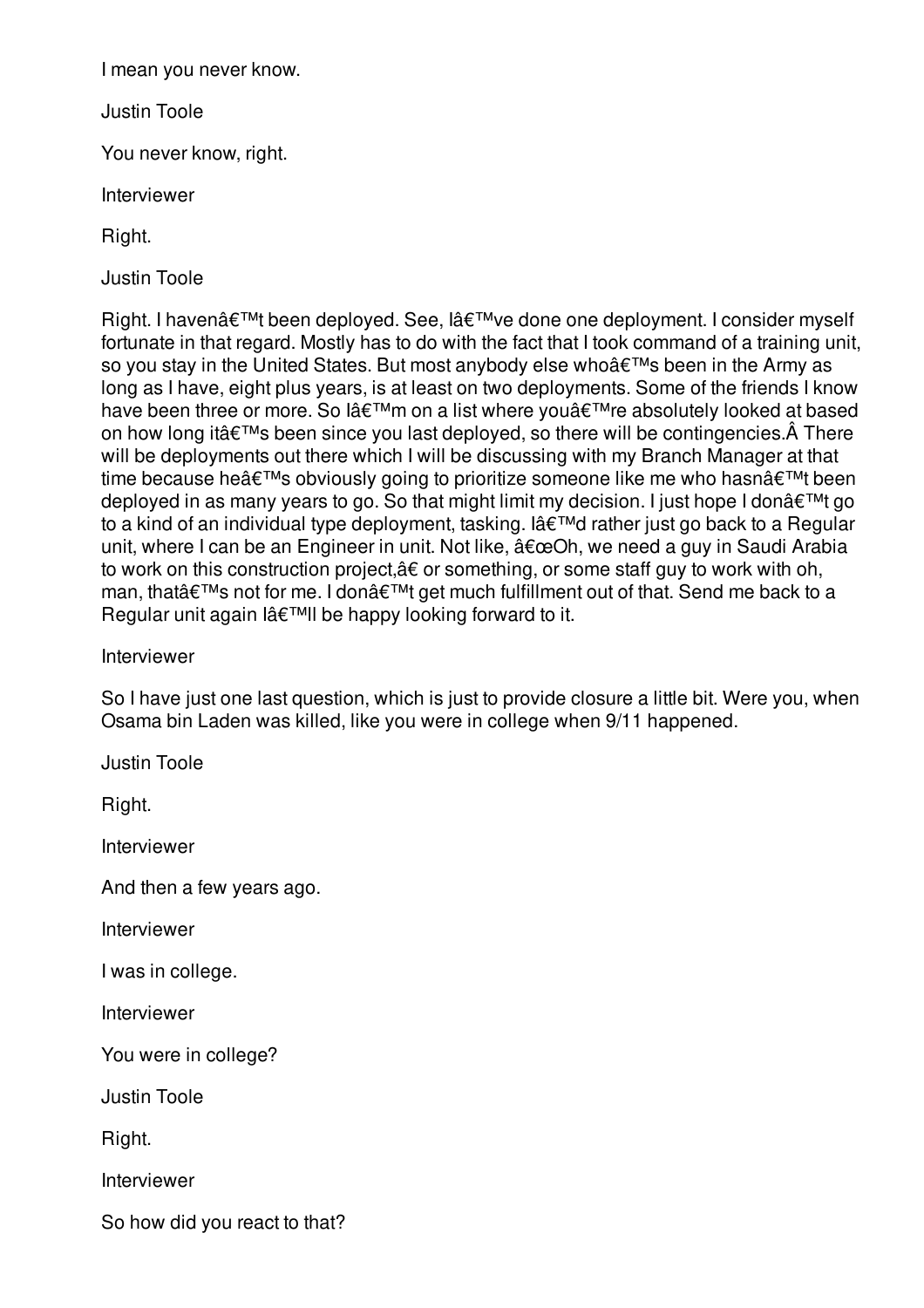You know…there's no closure to me. There is no it had very little impact. There was obviously big impact when 9/11 happened. You could've told me just about anybody had died that day, you know what I mean, outside of my family, and it wouldn $\hat{a} \in T^M$ t have very much impact. I know, of course, it was something that this is a man who wishes these things, horrible things, and is orchestrating certain things, and so yes, like there $\hat{a} \in \mathbb{N}$ s some degree in which l'm like, "Okay, good,†like I don't have to worry about that. But I know there $\hat{a} \in \mathbb{M}$ s somebody else out there who thinks just like him, and I know that you donâ€<sup>™</sup>t change things with that person. You could have these missions downrange, and you can take care of all these bad guys, but you  $\hat{\theta} \in \mathbb{R}^{n}$  are still going to be fighting the same fight. It at  $W$ s much bigger than that. And so you learn that because when you start to realize it  $\hat{\theta} \in \mathbb{R}^{m}$  really troubling when you find out how much someone wants to hurt you and your family, and you don't even know who they are. That was something I learned about war. These people don $\hat{\mathcal{A}} \in \mathbb{M}$ t know who I am, and they want to hurt and kill me. I finally figured that out, and it kind of blew me away. It made it easier to do my mission, in some regards. Like given the opportunity, they would kill you. They would kill your soldiers. They don $\hat{\mathcal{A}} \in \mathbb{M}$  know who you are. They just know you $\hat{\mathcal{A}} \in \mathbb{M}$ re something else, and that $\hat{\mathbf{a}} \in \mathbb{M}$ s what they disdain, or whatever. That put things into perspective. So I don $\hat{\mathbf{a}} \in \mathbb{M}$ t know Osama bin Laden, but l'm saying the same thing I know what he's done, or whatever, so I quess it's different. But I don't think those types of actions really make you feel any better at least don't make me feel any better. But yeah, not that I wouldnâ€<sup>™</sup>t try, you know what I mean? Not that I would stop searching out for these types of folks.

### Interviewer

Well, so what you said now provokes another question.

Justin Toole

Okay, one more last one.

Interviewer

Who did you conceive of in Iraq as the enemy?  $\hat{A}$  I mean it was obviously a very complicated.

Justin Toole

Right.

Interviewer

Military situation how did you think about it?

Justin Toole

Yeah, that  $\hat{\theta} \in \mathbb{M}$  a good question. In the area south of Baghdad there were terrorists. There were absolute terrorists there. Undoubtedly, the guy who killed the Lieutenant and the soldier on that mission I talked to you about terrorist. Other countries in the region, spoke different language, they trained, they practiced, they tried they were planned and calculated in their efforts to kill soldiers, so that was the enemy there. I was on a mission, and I went out, and on the way back, I remember looking around, and looking at the buildings and something didn't seem right. And as we got closer to the city, I saw a mosque, and it was smoking. This was the day that the Golden Mosque had been attacked. And that's